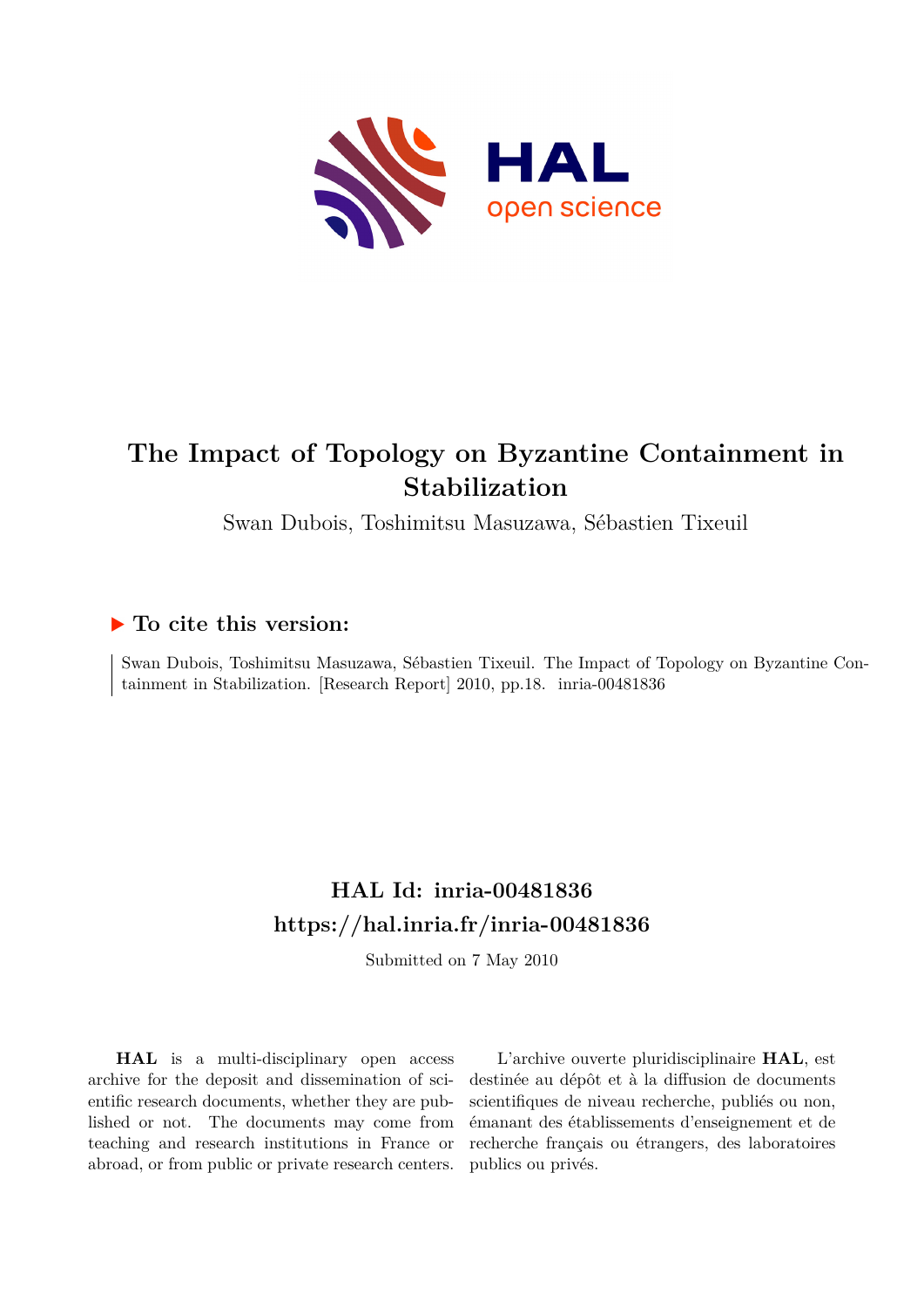## The Impact of Topology on Byzantine Containment in Stabilization

Swan Dubois<sup>∗†</sup> Toshimitsu Masuzawa<sup>‡</sup> Sébastien Tixeuil<sup>§</sup>

#### Abstract

Self-stabilization is an versatile approach to fault-tolerance since it permits a distributed system to recover from any transient fault that arbitrarily corrupts the contents of all memories in the system. Byzantine tolerance is an attractive feature of distributed system that permits to cope with arbitrary malicious behaviors.

We consider the well known problem of constructing a maximum metric tree in this context. Combining these two properties prove difficult: we demonstrate that it is impossible to contain the impact of Byzantine nodes in a self-stabilizing context for maximum metric tree construction (strict stabilization). We propose a weaker containment scheme called *topology-aware strict stabilization*, and present a protocol for computing maximum metric trees that is optimal for this scheme with respect to impossibility result.

Keywords Byzantine fault, Distributed protocol, Fault tolerance, Stabilization, Spanning tree construction

### 1 Introduction

The advent of ubiquitous large-scale distributed systems advocates that tolerance to various kinds of faults and hazards must be included from the very early design of such systems. *Selfstabilization* [[3](#page-17-0), [5,](#page-17-0) [14\]](#page-18-0) is a versatile technique that permits forward recovery from any kind of *transient* faults, while *Byzantine Fault-tolerance* [\[10\]](#page-18-0) is traditionally used to mask the effect of a limited number of *malicious* faults. Making distributed systems tolerant to both transient and malicious faults is appealing yet proved difficult [\[6, 2,](#page-17-0) [12\]](#page-18-0) as impossibility results are expected in many cases.

Two main paths have been followed to study the impact of Byzantine faults in the context of self-stabilization:

• *Byzantine fault masking.* In completely connected synchronous systems, one of the most studied problems in the context of self-stabilization with Byzantine faults is that of *clock synchronization*. In [\[1](#page-17-0), [6\]](#page-17-0), probabilistic self-stabilizing protocols were proposed for up to onethird of Byzantine processes, while in  $[4, 9]$  $[4, 9]$  $[4, 9]$  $[4, 9]$  deterministic solutions tolerate up to one fourth and one third of Byzantine processes, respectively.

<sup>∗</sup>Universit´e Pierre et Marie Curie & INRIA, France, swan.dubois@lip6.fr

<sup>†</sup>Contact author, Telephone: 33 1 44 27 87 67, Postal address: LIP6, Case 26/00-225, Campus Jussieu, 4 place Jussieu, 75252 Paris Cedex 5, France

<sup>‡</sup>Osaka University, Japan, masuzawa@ist.osaka-u.ac.jp

 $§$ Université Pierre et Marie Curie & INRIA, France, sebastien.tixeuil@lip6.fr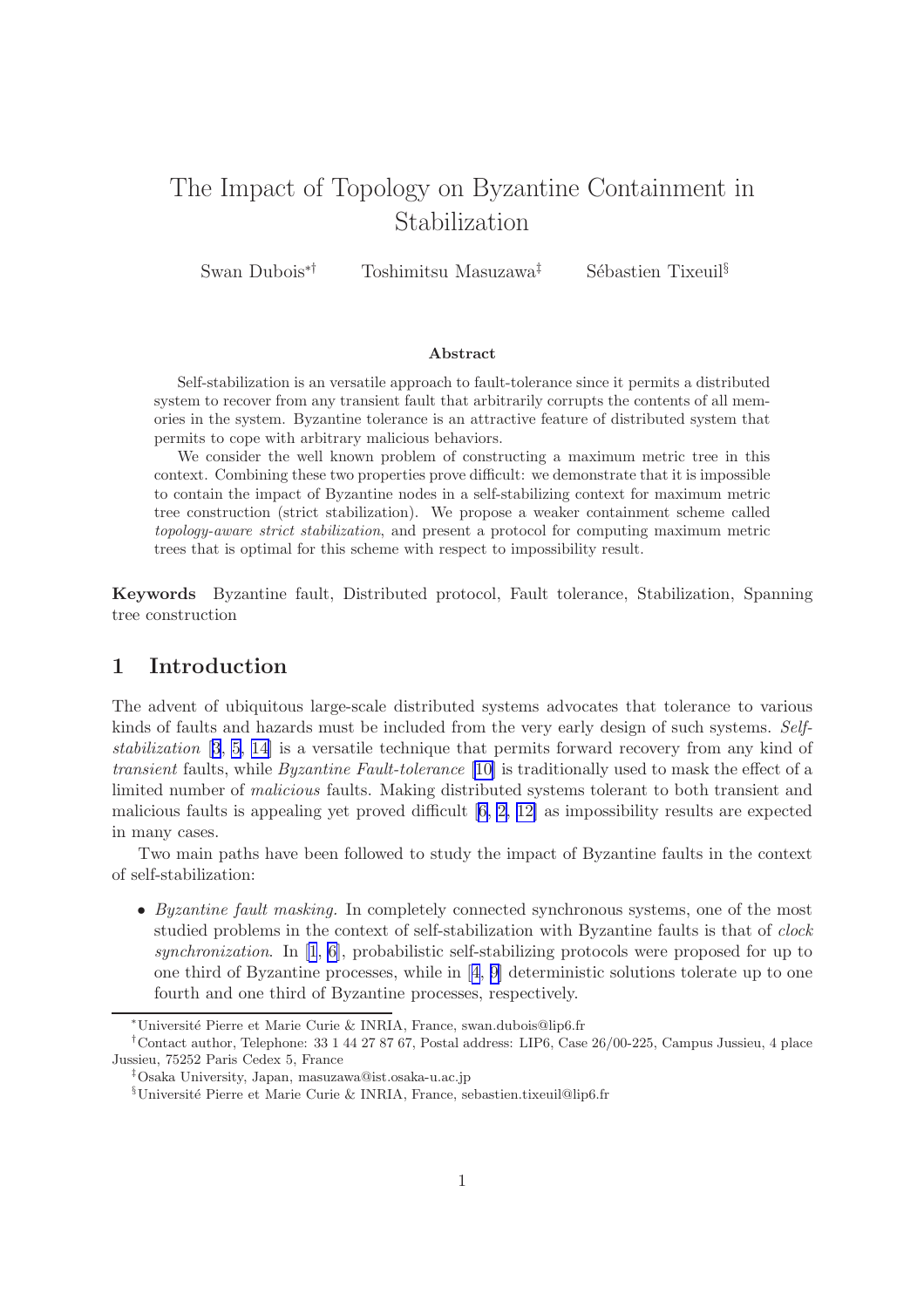• *Byzantine containment.* For *local* tasks (*i.e.* tasks whose correctness can be checked locally, such as vertex coloring, link coloring, or dining philosophers), the notion of *strict stabilization* was proposed [\[12](#page-18-0), [13](#page-18-0), [11\]](#page-18-0). Strict stabilization guarantees that there exists a *containment radius* outside which the effect of permanent faults is masked, provided that the problem specification makes it possible to break the causality chain that is caused by the faults. As many problems are not local, it turns out that it is impossible to provide strict stabilization for those.

Our Contribution. In this paper, we investigate the possibility of Byzantine containment in a self-stabilizing setting for tasks that are global (*i.e.* for with there exists a causality chain of size  $r$ , where  $r$  depends on  $n$  the size of the network), and focus on a global problem, namely maximummetric tree construction (see  $[7, 8]$  $[7, 8]$  $[7, 8]$  $[7, 8]$ ). As strict stabilization is impossible with such global tasks, we weaken the containment constraint by relaxing the notion of containment radius to containment area, that is Byzantine processes may disturb infinitely often a set of processes which depends on the topology of the system and on the location of Byzantine processes.

The main contribution of this paper is to present new possibility results for containing the influence of unbounded Byzantine behaviors. In more details, we define the notion of *topologyaware strict stabilization* as the novel form of the containment and introduce *containment area* to quantify the quality of the containment. The notion of topology-aware strict stabilization is weaker than the strict stabilization but is stronger than the classical notion of self-stabilization (*i.e.* every topology-aware strictly stabilizing protocol is self-stabilizing, but not necessarily strictly stabilizing).

To demonstrate the possibility and effectiveness of our notion of topology-aware strict stabilization, we consider *maximum metric tree construction*. It is shown in[[12](#page-18-0)] that there exists no strictly stabilizing protocol with a constant containment radius for this problem. In this paper, we provide a topology-aware strictly stabilizing protocol for maximum metric tree construction and we prove that the containment area of this protocol is optimal.

## 2 Distributed System

A *distributed system*  $S = (P, L)$  consists of a set  $P = \{v_1, v_2, \ldots, v_n\}$  of processes and a set L of bidirectional communication links (simply called links). A link is an unordered pair of distinct processes. A distributed system  $S$  can be regarded as a graph whose vertex set is  $P$  and whose link set is L, so we use graph terminology to describe a distributed system S.

Processes u and v are called *neighbors* if  $(u, v) \in L$ . The set of neighbors of a process v is denoted by  $N_v$ , and its cardinality (the *degree* of v) is denoted by  $\Delta_v(= |N_v|)$ . The degree  $\Delta$  of a distributed system  $S = (P, L)$  is defined as  $\Delta = \max{\{\Delta_v \mid v \in P\}}$ . We do not assume existence of a unique identifier for each process. Instead we assume each process can distinguish its neighbors from each other by locally arranging them in some arbitrary order: the k-th neighbor of a process v is denoted by  $N_v(k)$   $(1 \leq k \leq \Delta_v)$ . The *distance* between two processes u and v is the length of the shortest path between  $u$  and  $v$ .

In this paper, we consider distributed systems of arbitrary topology. We assume that a single process is distinguished as a *root*, and all the other processes are identical.

We adopt the *shared state model* as a communication model in this paper, where each process can directly read the states of its neighbors.

The variables that are maintained by processes denote process states. A process may take actions during the execution of the system. An action is simply a function that is executed in an atomic manner by the process. The actions executed by each process is described by a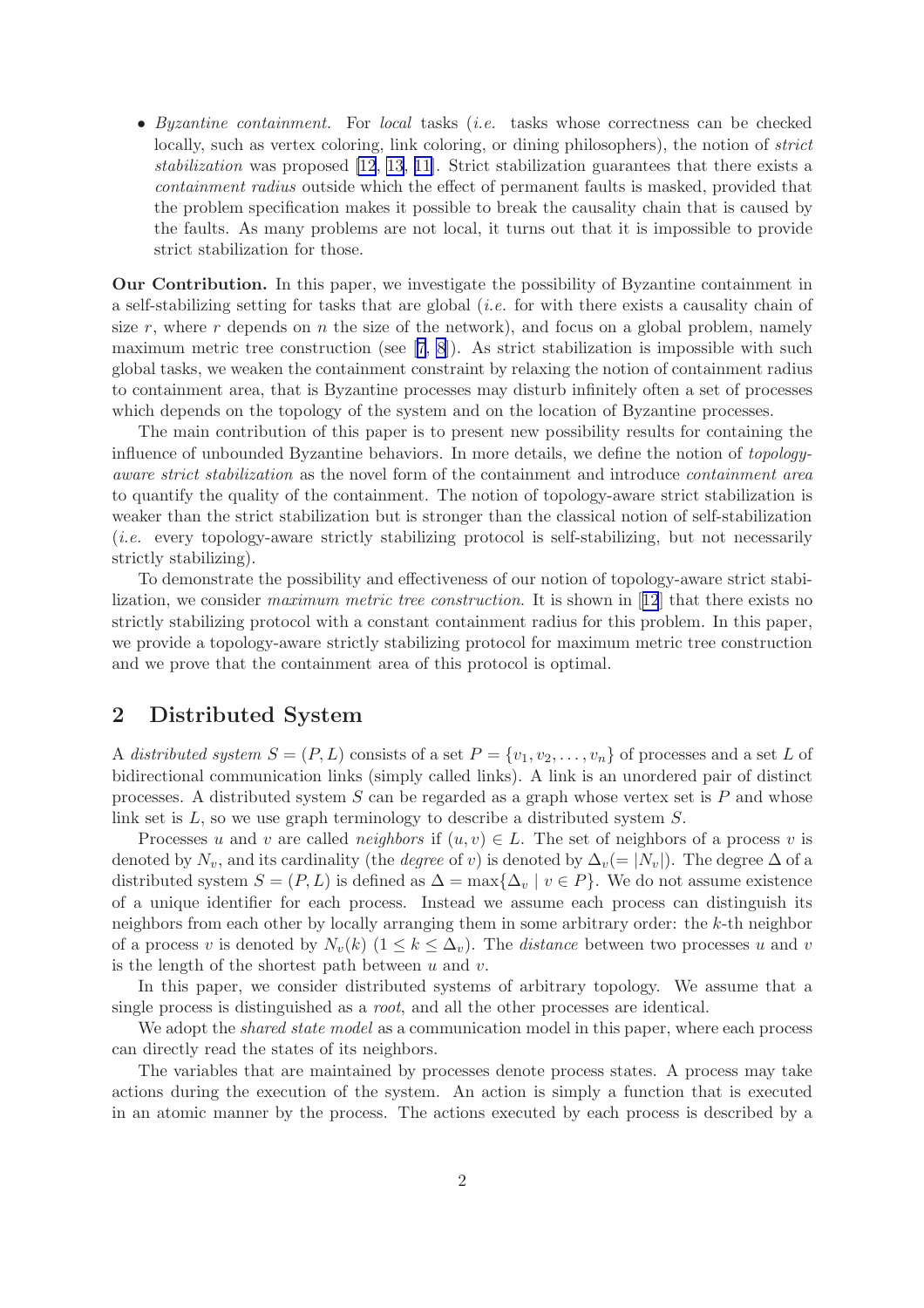<span id="page-3-0"></span>finite set of guarded actions of the form  $\langle \text{guard} \rangle \longrightarrow \langle \text{statement} \rangle$ . Each guard of process u is a boolean expression involving the variables of  $u$  and its neighbors.

A global state of a distributed system is called a *configuration* and is specified by a product of states of all processes. We define  $C$  to be the set of all possible configurations of a distributed system S. For a process set  $R \subseteq P$  and two configurations  $\rho$  and  $\rho'$ , we denote  $\rho \stackrel{R}{\mapsto} \rho'$  when  $\rho$ changes to  $\rho'$  by executing an action of each process in R simultaneously. Notice that  $\rho$  and  $\rho'$ can be different only in the states of processes in  $R$ . For completeness of execution semantics, we should clarify the configuration resulting from simultaneous actions of neighboring processes. The action of a process depends only on its state at  $\rho$  and the states of its neighbors at  $\rho$ , and the result of the action reflects on the state of the process at  $\rho'$ .

A *schedule* of a distributed system is an infinite sequence of process sets. Let  $Q = R^1, R^2, \ldots$ be a schedule, where  $R^i \subseteq P$  holds for each i  $(i \geq 1)$ . An infinite sequence of configurations  $e = \rho_0, \rho_1, \ldots$  is called an *execution* from an initial configuration  $\rho_0$  by a schedule Q, if e satisfies  $\rho_{i-1} \stackrel{R^i}{\mapsto} \rho_i$  for each  $i \ (i \geq 1)$ . Process actions are executed atomically, and we also assume that a *distributed daemon* schedules the actions of processes, i.e. any subset of processes can simultaneously execute their actions.

The set of all possible executions from  $\rho_0 \in C$  is denoted by  $E_{\rho_0}$ . The set of all possible executions is denoted by E, that is,  $E = \bigcup_{\rho \in C} E_{\rho}$ . We consider *asynchronous* distributed systems where we can make no assumption on schedules except that any schedule is *weakly fair*: every process is contained in infinite number of subsets appearing in any schedule.

In this paper, we consider (permanent) *Byzantine faults*: a Byzantine process (i.e. a Byzantine-faulty process) can make arbitrary behavior independently from its actions. If  $\upsilon$ is a Byzantine process,  $v$  can repeatedly change its variables arbitrarily.

## 3 Self-Stabilizing Protocol Resilient to Byzantine Faults

Problems considered in this paper are so-called *static problems*, i.e. they require the system to find static solutions. For example, the spanning-tree construction problem is a static problem, while the mutual exclusion problem is not. Some static problems can be defined by a *specification predicate* (shortly, specification),  $spec(v)$ , for each process v: a configuration is a desired one (with a solution) if every process satisfies  $spec(v)$ . A specification  $spec(v)$  is a boolean expression on variables of  $P_v$  ( $\subseteq P$ ) where  $P_v$  is the set of processes whose variables appear in spec(v). The variables appearing in the specification are called *output variables* (shortly, *O-variables*). In what follows, we consider a static problem defined by specification  $spec(v)$ .

Self-Stabilization. A *self-stabilizing protocol* ([[3](#page-17-0)]) is a protocol that eventually reaches a *legitimate configuration*, where  $spec(v)$  holds at every process v, regardless of the initial configuration. Once it reaches a legitimate configuration, every process never changes its O-variables and always satisfies  $spec(v)$ . From this definition, a self-stabilizing protocol is expected to tolerate any number and any type of transient faults since it can eventually recover from any configuration affected by the transient faults. However, the recovery from any configuration is guaranteed only when every process correctly executes its action from the configuration, i.e., we do not consider existence of permanently faulty processes.

Strict stabilization. When (permanent) Byzantine processes exist, Byzantine processes may not satisfy  $spec(v)$ . In addition, correct processes near the Byzantine processes can be influenced and may be unable to satisfy spec(v). Nesterenko and Arora [\[12](#page-18-0)] define a *strictly stabilizing protocol* as a self-stabilizing protocol resilient to unbounded number of Byzantine processes.

Given an integer c, a c-correct process is a process defined as follows.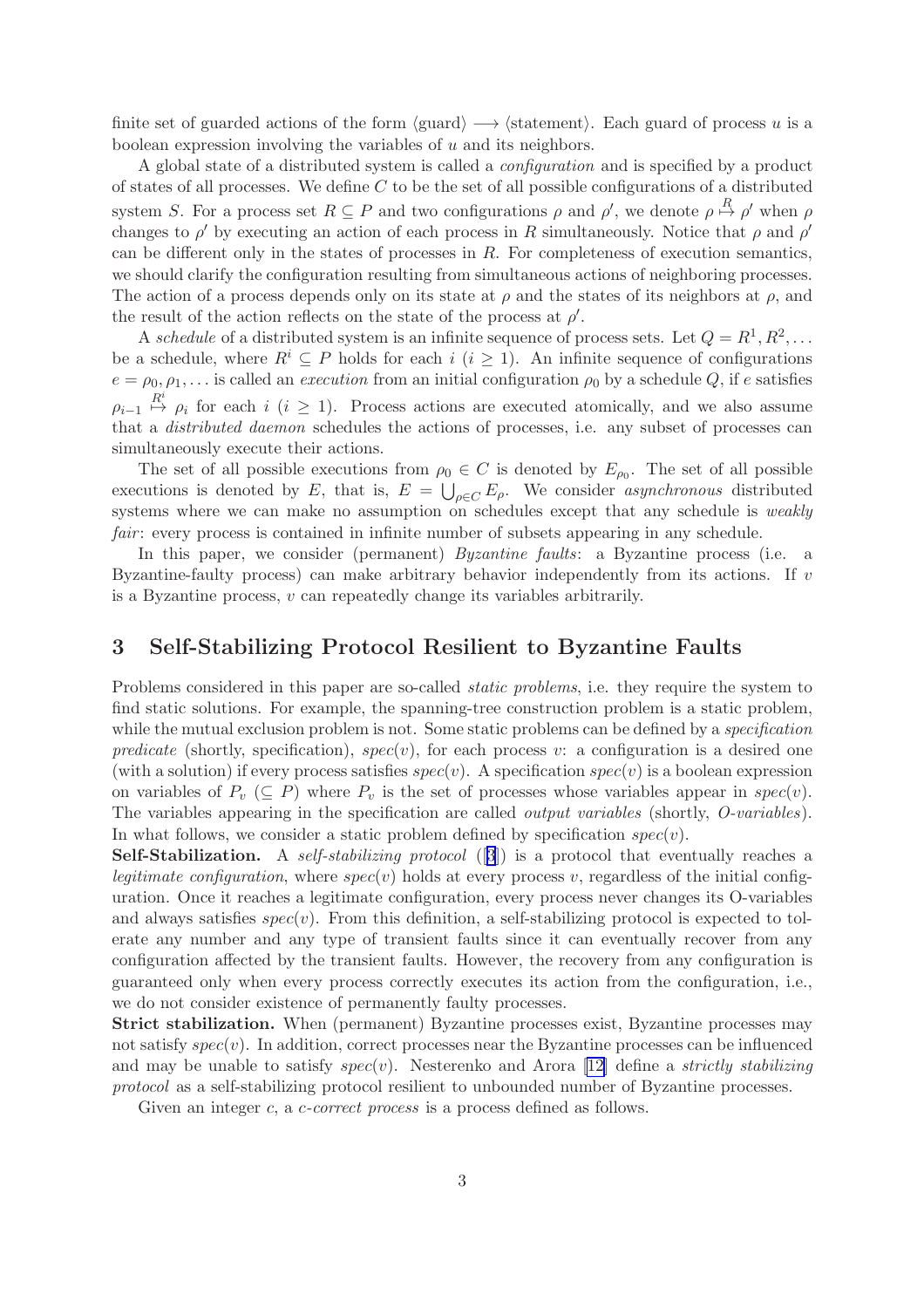Definition 1 (c-correct process) *A process is* c*-correct if it is correct (* i.e. *not Byzantine) and located at distance more than* c *from any Byzantine process.*

**Definition 2** ((c, f)-containment) *A configuration*  $\rho$  *is* (c, f)-contained *for specification spec if, given at most* f *Byzantine processes, in any execution starting from* ρ*, every* c*-correct process* v *always satisfies* spec(v) *and never changes its O-variables.*

The parameter c of Definition 2 refers to the *containment radius* defined in[[12\]](#page-18-0). The parameter f refers explicitly to the number of Byzantine processes, while [\[12](#page-18-0)] dealt with unbounded number of Byzantine faults (that is  $f \in \{0 \dots n\}$ ).

Definition 3 ((c, f)-strict stabilization) *A protocol is* (c, f)-strictly stabilizing *for specification* spec *if, given at most* f *Byzantine* processes, any execution  $e = \rho_0, \rho_1, \ldots$  contains a *configuration*  $\rho_i$  *that is*  $(c, f)$ *-contained for spec.* 

An important limitation of the model of [\[12\]](#page-18-0) is the notion of r-*restrictive* specifications. Intuitively, a specification is r-restrictive if it prevents combinations of states that belong to two processes u and v that are at least r hops away. An important consequence related to Byzantine tolerance is that the containment radius of protocols solving those specifications is at least  $r$ . For some problems, such as the spanning tree construction we consider in this paper,  $r$ can not be bounded to a constant. We can show that there exists no  $(o(n), 1)$ -strictly stabilizing protocol for the spanning tree construction.

Topology-aware strict stabilization. In the former paragraph, we saw that there exist a number of impossibility results on strict stabilization due to the notion of r-restrictive specifications. To circumvent this impossibility result, we define here a new notion, which is weaker than the strict stabilization: the *topology-aware strict stabilization* (denoted by TA-strict stabilization for short). Here, the requirement to the containment radius is relaxed, *i.e.* the set of processes which may be disturbed by Byzantines ones is not reduced to the union of c-neighborhood of Byzantines processes but can be defined depending on the topology of the system and on Byzantine processes location.

In the following, we give formal definition of this new kind of Byzantine containment. From now,  $B$  denotes the set of Byzantine processes and  $S_B$  (which is function of  $B$ ) denotes a subset of V (intuitively, this set gathers all processes which may be disturbed by Byzantine processes).

**Definition 4** ( $S_B$ -correct node) *A node is*  $S_B$ -correct *if it is a correct node* (i.e. *not Byzantine)* which not belongs to  $S_B$ .

**Definition 5** ( $S_B$ -legitimate configuration) *A configuration*  $\rho$  *is*  $S_B$ -legitimate *for spec if every*  $S_B$ -correct node v *is legitimate for spec* (*i.e. if spec(v) holds).* 

**Definition 6** (( $S_B$ , f)-topology-aware containment) *A configuration*  $\rho_0$  *is* ( $S_B$ , f)-topologyaware contained *for specification* spec *if, given at most* f *Byzantine processes, in any execution*  $e = \rho_0, \rho_1, \ldots$ , every configuration is  $S_B$ -legitimate and every  $S_B$ -correct process never changes *its O-variables.*

The parameter  $S_B$  of Definition 6 refers to the *containment area*. Any process which belongs to this set may be infinitely disturbed by Byzantine processes. The parameter  $f$  refers explicitly to the number of Byzantine processes.

**Definition 7** ( $(S_B, f)$ -topology-aware strict stabilization) *A protocol is*  $(S_B, f)$ -topology-

aware strictly stabilizing *for specification* spec *if, given at most* f *Byzantine processes, any execution*  $e = \rho_0, \rho_1, \ldots$  *contains a configuration*  $\rho_i$  *that is*  $(S_B, f)$ *-topology-aware contained for* spec*.*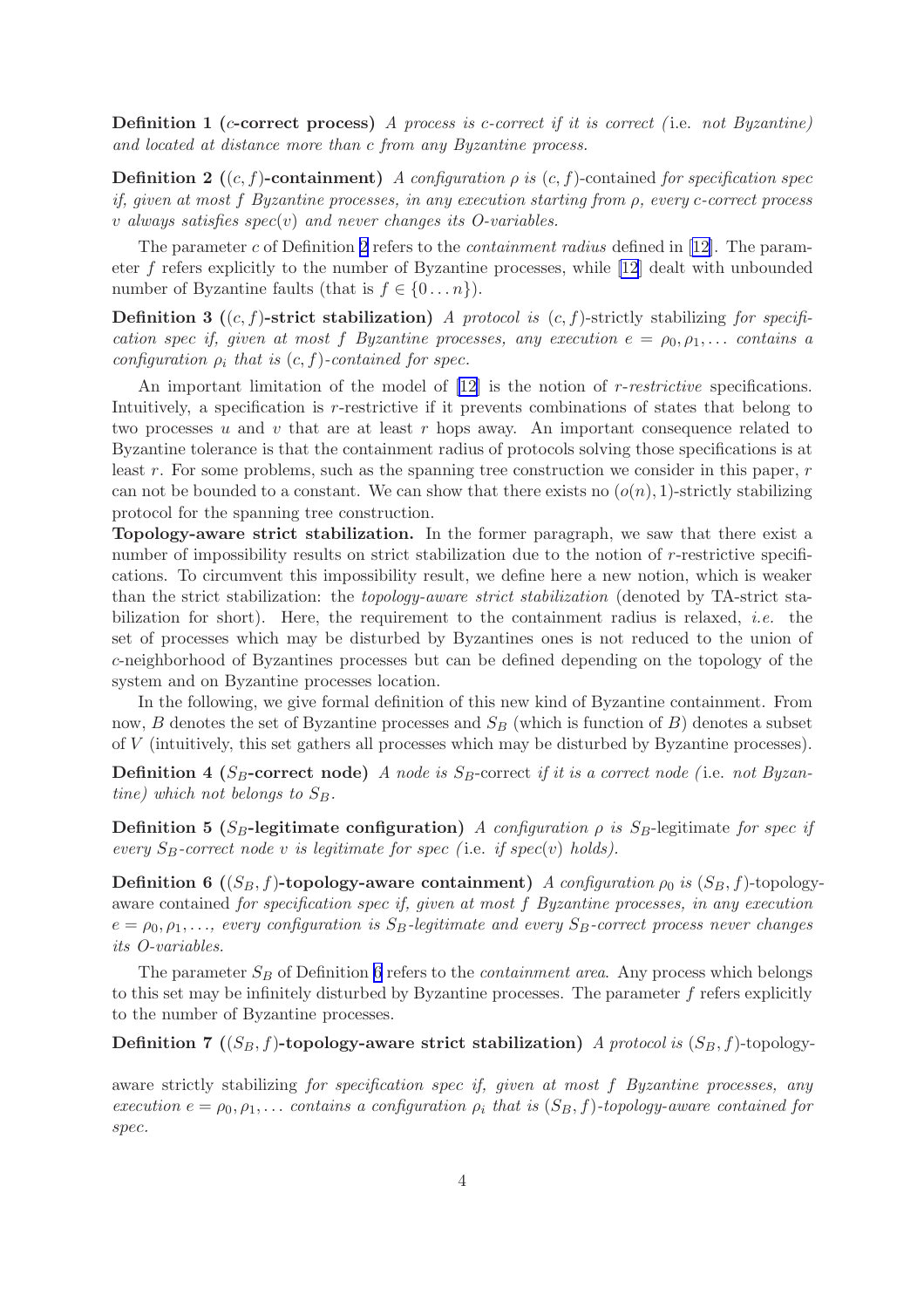Note that, if B denotes the set of Byzantine processes and  $S_B = \{v \in V | min\{d(v, b), b \in$  $B$ }  $\leq c$ }, then a  $(S_B, f)$ -topology-aware strictly stabilizing protocol is a  $(c, f)$ -strictly stabilizing protocol. Then, a TA-strictly stabilizing protocol is generally weaker than a strictly stabilizing one, but stronger than a classical self-stabilizing protocol (that may never meet its specification in the presence of Byzantine processes).

The parameter  $S_B$  is introduced to quantify the strength of fault containment, we do not require each process to know the actual definition of the set. Actually, the protocol proposed in this paper assumes no knowledge on this parameter.

## 4 Maximum Metric Tree Construction

Inthis work, we deal with maximum (routing) metric trees as defined in  $[8]$  (note that  $[7]$  $[7]$  $[7]$ provides a self-stabilizing solution to this problem). Informally, the goal of a routing protocol is to construct a tree that simultaneously maximizes the metric values of all of the nodes with respect to some total ordering ≺. In the following, we recall all definitions and notations introduced in [\[8\]](#page-18-0).

Definition 8 (Routing metric) *A* routing metric *(or just* metric*) is a five-tuple* (M, W, met, mr, ≺) *where:*

- *1.* M *is a set of metric values,*
- *2.* W *is a set of edge weights,*
- *3. met is a metric function whose domain is*  $M \times W$  *and whose range is*  $M$ ,
- *4.* mr *is the maximum metric value in* M *with respect to* ≺ *and is assigned to the root of the system,*
- *5.* ≺ *is a less-than total order relation over* M *that satisfies the following three conditions for arbitrary metric values*  $m, m'$ , and  $m''$  *in*  $M$ :
	- *(a)* irreflexivity:  $m \nless m$ ,
	- *(b)* transitivity : if  $m \prec m'$  and  $m' \prec m''$  then  $m \prec m''$ ,
	- (c) totality:  $m \prec m'$  or  $m' \prec m$  or  $m = m'$ .

*Any metric value*  $m \in M \setminus \{mr\}$  *satisfies the* utility condition *(that is, there exists*  $w_0, \ldots, w_{k-1}$ ) *in* W and  $m_0 = mr, m_1, \ldots, m_{k-1}, m_k = m$  *in* M *such that*  $\forall i \in \{1, \ldots, k\}, m_i = met(m_{i-1}, w_{i-1})$ .

For instance, we provide the definition of three classical metrics with this model: the shortest path metric  $(S\mathcal{P})$ , the flow metric  $(\mathcal{F})$ , and the reliability metric  $(\mathcal{R})$ .

|       | $\mathcal{S}P = (M_1, W_1, met_1, mr_1, \prec_1)$ |       | $\mathcal{F} = (M_2, W_2, met_2, mr_2, \prec_2)$ |
|-------|---------------------------------------------------|-------|--------------------------------------------------|
| where | $M_1 = N$                                         | where | $mr_2 \in \mathbb{N}$                            |
|       | $W_1 = N$                                         |       | $M_2 = \{0, \ldots, mr_2\}$                      |
|       | $met_1(m, w) = m + w$                             |       | $W_2 = \{0, \ldots, mr_2\}$                      |
|       | $mr_1=0$                                          |       | $met_2(m, w) = min\{m, w\}$                      |
|       | $\prec_1$ is the classical $>$ relation           |       | $\prec_2$ is the classical $\prec$ relation      |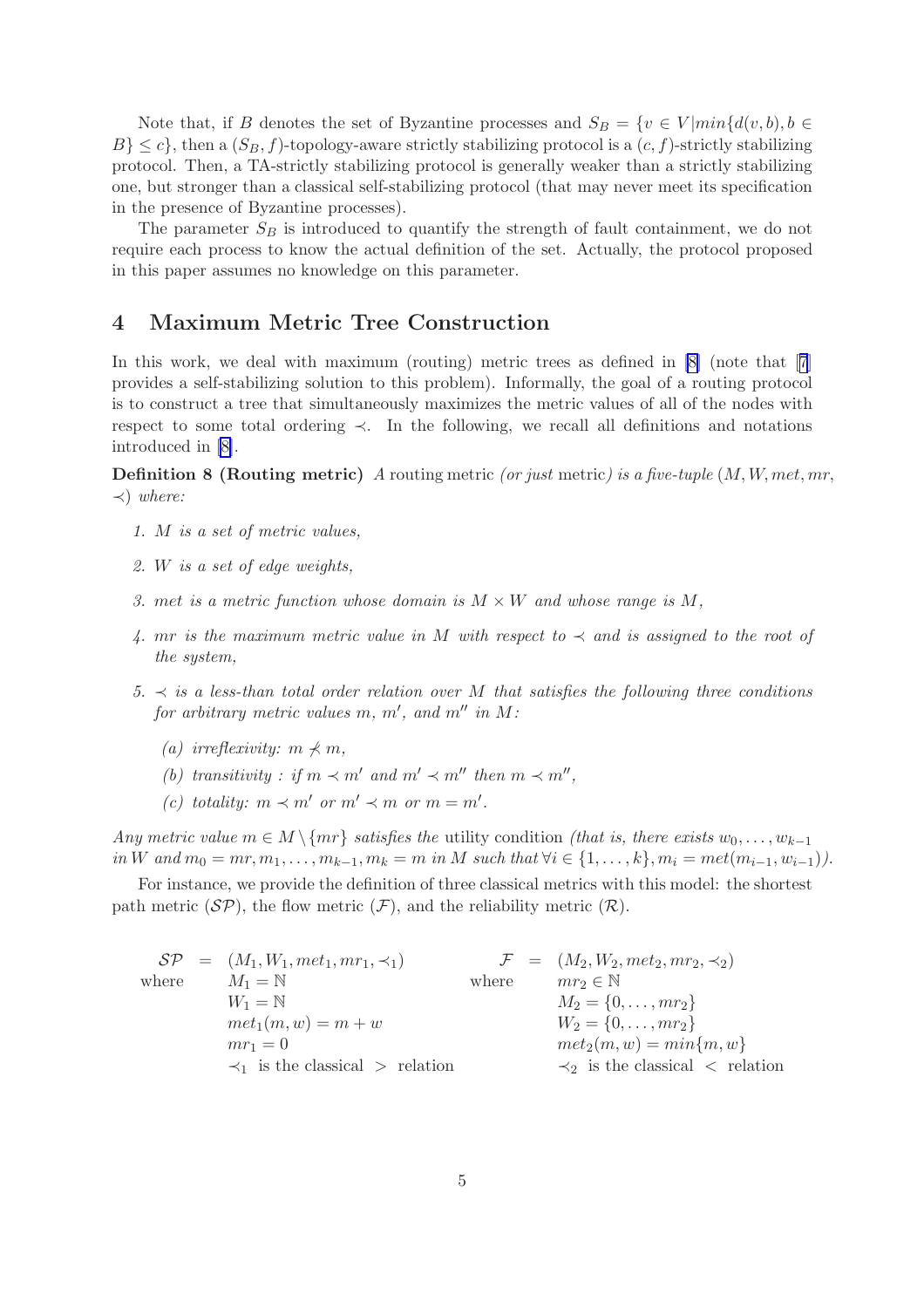$$
\mathcal{R} = (M_3, W_3, met_3, mr_3, \prec_3)
$$
  
where 
$$
M_3 = [0, 1]
$$

$$
W_3 = [0, 1]
$$

$$
met_3(m, w) = m * w
$$

$$
mr_3 = 1
$$

$$
\prec_3
$$
 is the classical 
$$
<
$$
 relation

Definition 9 (Assigned metric) *An* assigned metric *over a system* S *is a six-tuple* (M, W, met,  $mr, \prec, wf$ ) where  $(M, W, met, mr, \prec)$  *is a metric and wf is a function that assigns to each edge of* S *a weight in* W*.*

Let a rooted path (from  $v$ ) be a simple path from a process v to the root r. The next set of definitions are with respect to an assigned metric  $(M, W, met, mr, \prec, wf)$  over a given system S.

Definition 10 (Metric of a rooted path) *The* metric of a rooted path *in* S *is the prefix sum of* met *over the edge weights in the path and* mr*.*

For example, if a rooted path p in S is  $v_k, \ldots, v_0$  with  $v_0 = r$ , then the metric of p is  $m_k =$  $met(m_{k-1}, wf({v_k,v_{k-1}}))$  with  $\forall i \in \{1,k-1\}, m_i = met(m_{i-1},wf({v_i,v_{i-1}}))$  and  $m_0 = mr$ .

Definition 11 (Maximum metric path) *A rooted path* p *from* v *in* S *is called a* maximum metric path *with respect to an assigned metric if and only if for every other rooted path* q *from* v *in* S*, the metric of* p *is greater than or equal to the metric of* q *with respect to the total order* ≺*.*

**Definition 12 (Maximum metric of a node)** *The* maximum metric of a node  $v \neq r$  *(or simply* metric value *of* v*) in* S *is defined by the metric of a maximum metric path from* v*. The maximum metric of* r *is* mr*.*

Definition 13 (Maximum metric tree) *A spanning tree* T *of* S *is a* maximum metric tree *with respect to an assigned metric over* S *if and only if every rooted path in* T *is a maximum metric path in* N *with respect to the assigned metric.*

The goal of the work of [\[8](#page-18-0)] is the study of metrics that always allow the construction of a maximum metric tree. More formally, the definition follow.

Definition 14 (Maximizable metric) *A metric is* maximizable *if and only if for any assignment of this metric over any system* S*, there is a maximum metric tree for* S *with respect to the assigned metric.*

Note that [\[7\]](#page-17-0) provides a self-stabilizing protocol to construct a maximum metric tree with respect to any maximizable metric. Moreover, [\[8\]](#page-18-0) provides a fully characterization of maximizable metrics as follow.

**Definition 15 (Boundedness)** *A metric*  $(M, W, met, mr, \prec)$  *is* bounded *if and only if:*  $\forall m \in$  $M, \forall w \in W, met(m, w) \prec m \text{ or } met(m, w) = m$ 

**Definition 16 (Monotonicity)** *A metric*  $(M, W, met, mr, \prec)$  *is* monotonic *if and only if:*  $\forall (m, m') \in M^2, \forall w \in W, m \prec m' \Rightarrow (met(m, w) \prec met(m', w) \text{ or } met(m, w) = met(m', w))$ 

Theorem 1 (Characterization of maximizable metrics [\[8](#page-18-0)]) *A metric is maximizable if and only if this metric is bounded and monotonic.*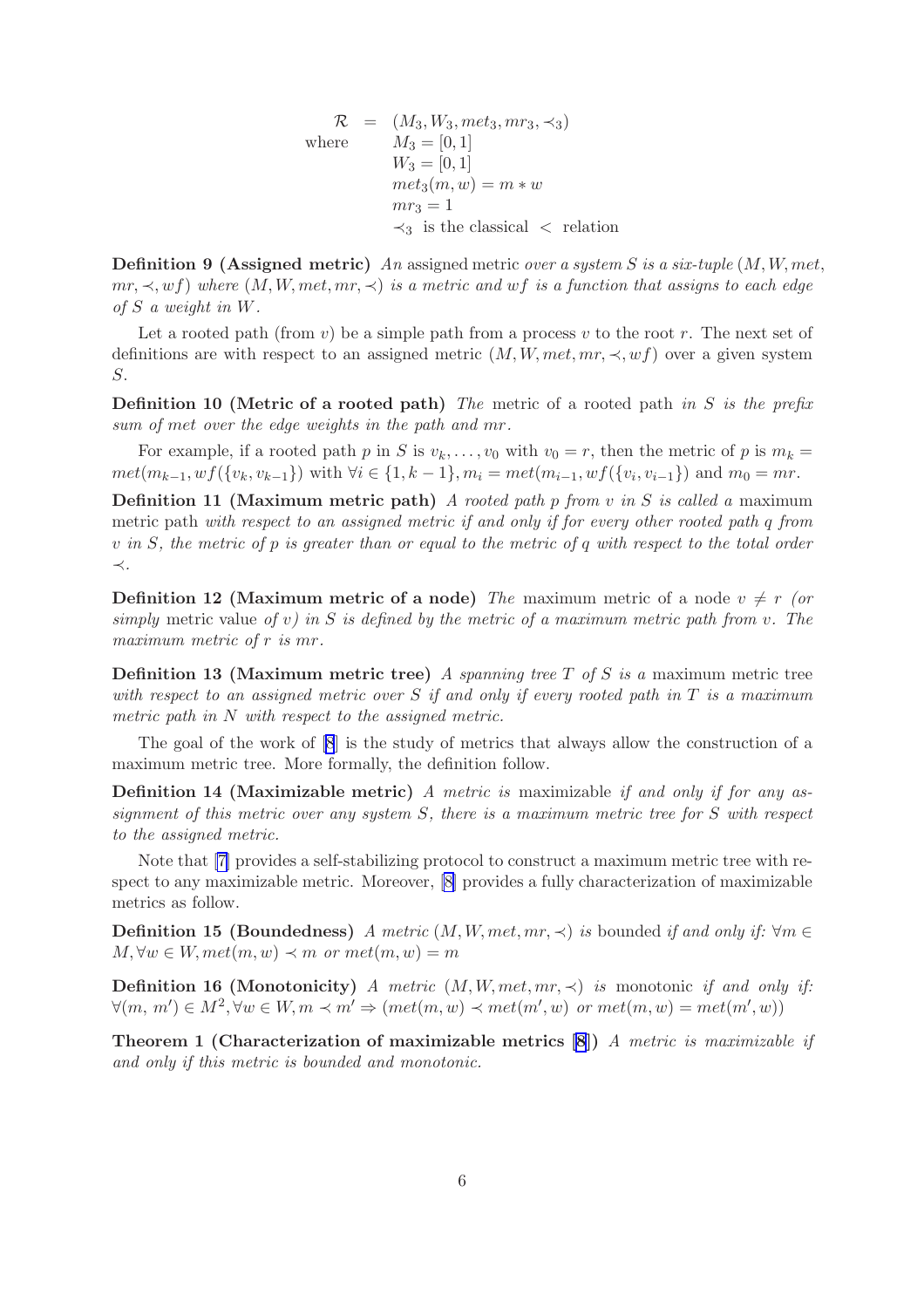<span id="page-7-0"></span>

Figure 1: Examples of containment areas for SP spanning tree construction.

Given a maximizable metric  $\mathcal{M} = (M, W, mr, met, \prec)$ , the aim of this work is to construct a maximum metric tree with respect to  $\mathcal M$  which spans the system in a self-stabilizing way in a system subject to permanent Byzantine failures. It is obvious that these Byzantine processes may disturb some correct processes. It is why, we relax the problem in the following way: we want to construct a maximum metric forest with respect to  $\mathcal{M}$ . The root of any tree of this forest must be either the real root or a Byzantine process.

Each process v has three O-variables: a pointer to its parent in its tree  $(prnt_v \in N_v \cup \{\perp\})$ , a level which stores its current metric value (level<sub>v</sub>  $\in M$ ), and a variable which stores its distance to the root of its tree  $(distr_v \in \{0, \ldots, D\})$ . Obviously, Byzantine process may disturb (at least) their neighbors. We use the following specification of the problem.

We introduce new notations as follows. Given an assigned metric  $(M, W, met, mr, \prec, wf)$ over the system S and two processes u and v, we denote by  $\mu(u, v)$  the maximum metric of node u when v plays the role of the root of the system and by  $w_{u,v}$  the weight of the edge  $\{u, v\}$ (that is, the value of  $wf({u, v})$ ).

**Definition 17** (*M*-path) *Given an assigned metric*  $M = (M, W, mr, met, \prec, wf)$  *over a system S*, *a path*  $(v_0, \ldots, v_k)$   $(k \ge 1)$  *of S is a M*-path *if and only if:* 

*1.*  $prnt_{v_0} = \bot$ *, level*<sub> $v_0$ </sub> = 0*, dist<sub>v<sub>0</sub></sub>* = 0*, and*  $v_0 \in B \cup \{r\}$ *,* 

2. 
$$
\forall i \in \{1, ..., k\}, prnt_{v_i} = v_{i-1}, level_{v_i} = met(level_{v_{i-1}}, w_{v_i, v_{i-1}}), and dist_{v_i} = i,
$$

- *3.* ∀*i* ∈ {1, ..., *k*},  $met(level_{v_{i-1}}, w_{v_i, v_{i-1}}) = max$  $\max_{u \in N_v} \{ met(level_u, w_{v_i, u})\}, \ and$
- *4.*  $level_{v_k} = \mu(v_k, v_0)$ .

We define the specification predicate  $spec(v)$  of the maximum metric tree construction with respect to a maximizable metric  $\mathcal M$  as follows.

$$
spec(v) : \begin{cases} prnt_v = \bot, level_v = 0, \text{ and } dist_v = 0 \text{ if } v \text{ is the root } r\\ \text{there exists a } \mathcal{M}\text{-path } (v_0, \dots, v_k) \text{ such that } v_k = v \text{ otherwise } \end{cases}
$$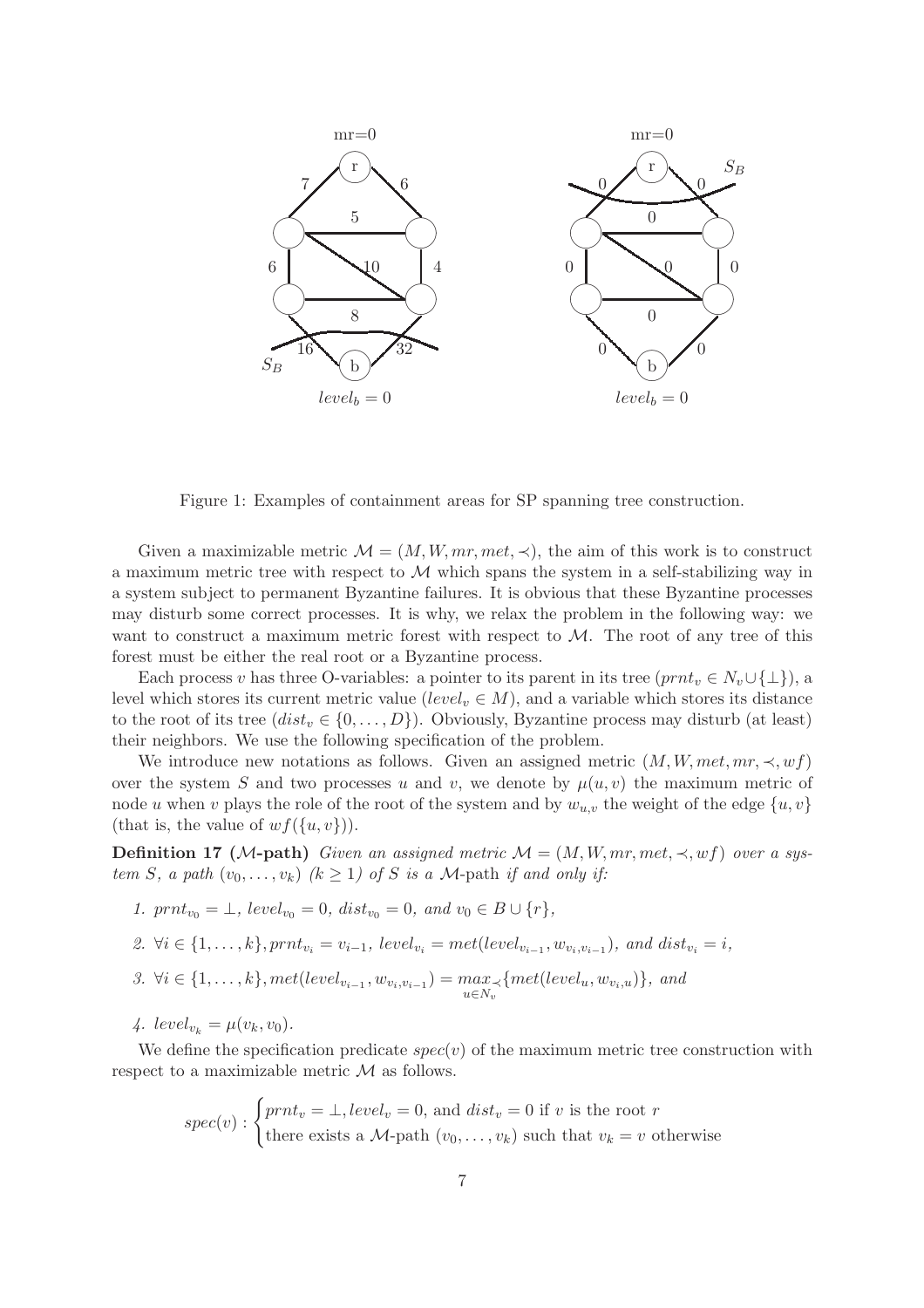<span id="page-8-0"></span>

Figure 2: Examples of containment areas for flow spanning tree construction.

Following discussion of Section [3,](#page-3-0) it is obvious that there exists no strictly stabilizing protocol for this problem. It is why we consider the weaker notion of topology-aware strict stabilization. First, we show an impossibility result in order to define the best possible containment area. Then, we provide a maximum metric tree construction protocol which is  $(S_B, f)$ -TA-strictly stabilizing where  $f \leq n-1$  which match these optimal containment area, namely:

$$
S_B = \{ v \in V \setminus B \mid \mu(v, r) \le \max_{\prec} \{ \mu(v, b), b \in B \} \} \setminus \{r\}
$$

Figures from [1](#page-7-0) to [3](#page-9-0) provide some examples of containment areas with respect to several maximizable metrics.

We introduce here a new definition that is used in the following.

**Definition 18 (Fixed point)** *A metric value m is a* fixed point *of a metric*  $\mathcal{M} = (M, W, mr, met,$  $\prec$ ) *if*  $m \in M$  *and if for any value*  $w \in W$ *, we have:*  $met(m, w) = m$ *.* 

#### 4.1 Impossibility Result

In this section, we show that there exists some constraints on the containment area of any topology-aware strictly stabilizing for the maximum metric tree construction depending on the metric.

**Theorem 2** Given a maximizable metric  $\mathcal{M} = (M, W, mr, met, \prec)$ , even under the central *daemon, there exists no*  $(A_B, 1)$ -TA-strictly stabilizing protocol for maximum metric spanning *tree construction with respect to* M *where*  $A_B \subsetneq S_B$ .

**Proof** Let  $\mathcal{M} = (M, W, mr, met, \prec)$  be a maximizable metric and P be a  $(A_B, 1)$ -TA-strictly stabilizing protocol for maximum metric spanning tree construction protocol with respect to M where  $A_B \subsetneq S_B$ . We must distinguish the following cases:

#### Case 1:  $|M| = 1$ .

Denote by m the metric value such that  $M = \{m\}$ . For any system and for any process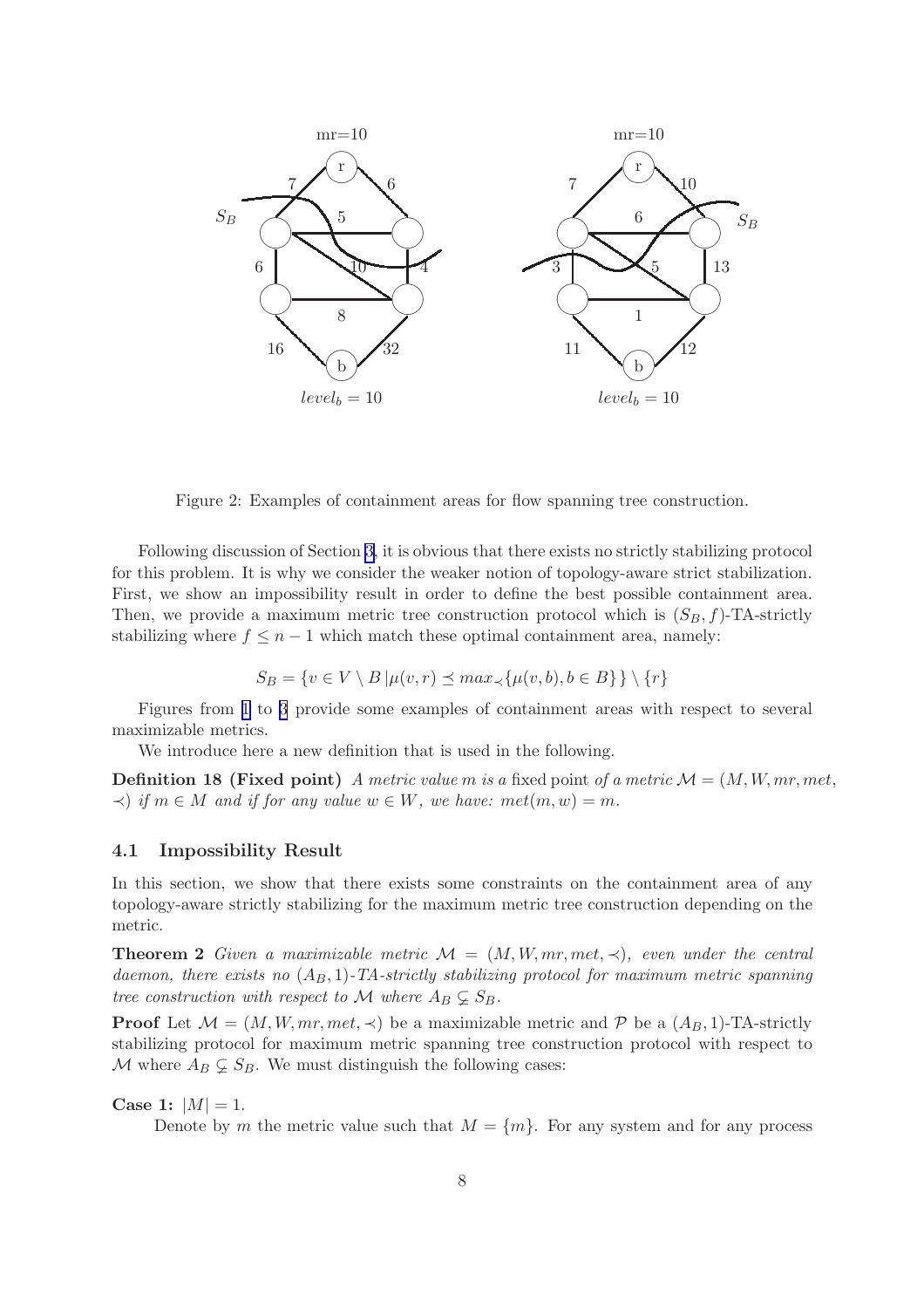<span id="page-9-0"></span>

Figure 3: Examples of containment areas for reliability spanning tree construction.

 $v \neq r$ , we have  $\mu(v,r) = \min_{b \in B} \{ \mu(v,b) \} = m$ . Consequently,  $S_B = V \setminus (B \cup \{r\})$  for any system.

Consider the following system:  $V = \{r, u, v, b\}$  and  $E = \{\{r, u\}, \{u, v\}, \{v, b\}\}\$  (b is a Byzantine process). As  $S_B = \{u, v\}$  and  $A_B \subsetneq S_B$ , we have:  $u \notin A_B$  or  $v \notin A_B$ . Consider now the following configuration  $\rho_0^0$ :  $prnt_r = prnt_b = \perp$ ,  $prnt_v = b$ ,  $prnt_u = v$ ,  $level_r = level_u = level_v = level_b = m, dist_r = dist_b = 0, dist_v = 1$  and  $dist_u = 2$  (see Figure [4,](#page-10-0) other variables may have arbitrary values). Note that  $\rho_0^0$  is  $A_B$ -legitimate for spec (whatever  $A_B$  is).

Assume now that b behaves as a correct process with respect to  $P$ . Then, by convergence of  $P$  in a fault-free system starting from  $\rho_0^0$  which is not legitimate (remember that a strictlystabilizing protocol is a special case of self-stabilizing protocol), we can deduce that the system reaches in a finite time a configuration  $\rho_1^0$  (see Figure [4\)](#page-10-0) in which:  $prnt_r = \perp$ ,  $prnt_u = r$ ,  $prnt_v = u$ ,  $prnt_b = v$ ,  $level_r = level_u = level_v = level_b = m$ ,  $dist_r = 0$ ,  $dist_u = 1$ ,  $dist_v = 2$  and  $dist_b = 3$ . Note that processes u and v modify their O-variables in this execution. This contradicts the  $(A_B, 1)$ -TA-strict stabilization of P (whatever  $A_B$ is).

### Case 2:  $|M| > 2$ .

By definition of a bounded metric, we can deduce that there exist  $m \in M$  and  $w \in W$ such that  $m = met(mr, w) \prec mr$ . Then, we must distinguish the following cases:

#### **Case 2.1:** m is a fixed point of  $M$ .

Consider the following system:  $V = \{r, u, v, b\}, E = \{\{r, u\}, \{u, v\}, \{v, b\}\}, w_{r, u} =$  $w_{v,b} = w$ , and  $w_{u,v} = w'$  (b is a Byzantine process). As for any  $w' \in W$ ,  $met(m, w') =$ m (by definition of a fixed point), we have:  $S_B = \{u, v\}$ . Since  $A_B \subsetneq S_B$ , we have:  $u \notin A_B$  or  $v \notin A_B$ . Consider now the following configuration  $\rho_0^1$ :  $prnt_r = prnt_b = \perp$ ,  $prnt_v = b$ ,  $prnt_u = v$ ,  $level_r = level_b = mr$ ,  $level_u = level_v = m$ ,  $dist_r = dist_b = 0$ ,  $dist_v = 1$  and  $dist_u = 2$  (see Figure [4,](#page-10-0) other variables may have arbitrary values).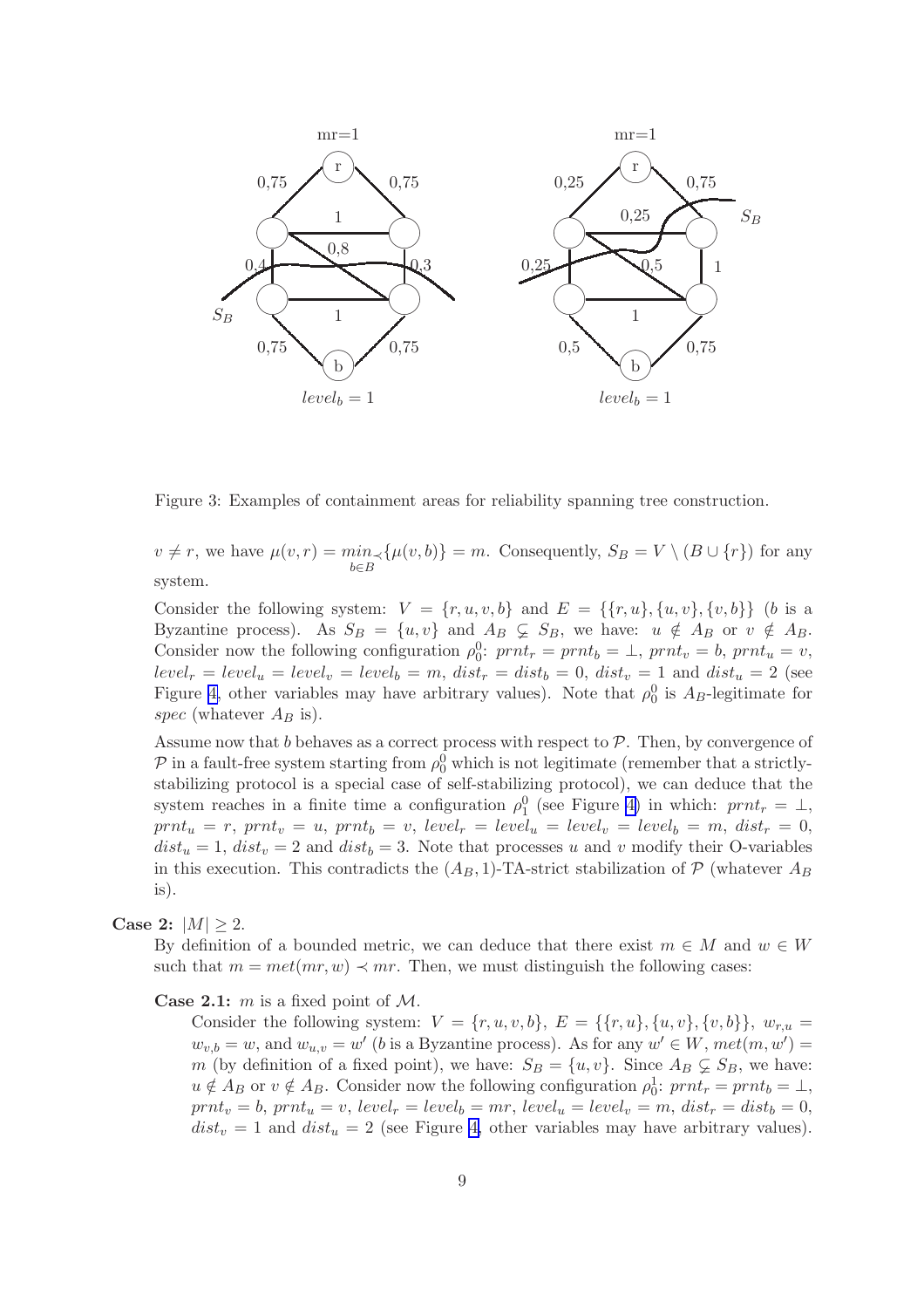<span id="page-10-0"></span>

Figure 4: Configurations used in proof of Theorem [2.](#page-8-0)

Note that  $\rho_0^1$  is  $A_B$ -legitimate for *spec* (whatever  $A_B$  is).

Assume now that  $b$  behaves as a correct process with respect to  $P$ . Then, by convergence of  $P$  in a fault-free system starting from  $\rho_0^1$  which is not legitimate (remember that a strictly-stabilizing protocol is a special case of self-stabilizing protocol), we can deduce that the system reaches in a finite time a configuration  $\rho_1^1$  (see Figure 4) in which:  $prnt_r = \perp, prnt_u = r, prnt_v = u, prnt_b = v, level_r = mr,$  $level_u = level_v = level_b = m$  (since m is a fixed point),  $dist_r = 0$ ,  $dist_u = 1$ ,  $dist_v = 2$  and  $dist_b = 3$ . Note that processes u and v modify their O-variables in this execution. This contradicts the  $(A_B, 1)$ -TA-strict stabilization of  $P$  (whatever  $A_B$  is).

**Case 2.2:**  $m$  is not a fixed point of  $M$ .

This implies that there exists  $w' \in W$  such that:  $met(m, w') \prec m$  (remember that M is bounded). Consider the following system:  $V = \{r, u, v, v', b\}, E =$  $\{\{r, u\}, \{u, v\}, \{u, v'\}, \{v, b\}, \{v', b\}\}, w_{r, u} = w_{v, b} = w_{v', b} = w$ , and  $w_{u, v} = w_{u, v'} = w'$ (b is a Byzantine process). We can see that  $S_B = \{v, v'\}$ . Since  $A_B \subsetneq S_B$ , we have:  $v \notin A_B$  or  $v' \notin A_B$ . Consider now the following configuration  $\rho_0^2$ :  $prnt_r = prnt_b = \perp$ ,  $prnt_v = prnt_{v'} = b$ ,  $prnt_u = r$ ,  $level_r = level_b = mr$ ,  $level_u = level_v = level_{v'} = m$ ,  $dist_r = dist_b = 0, dist_v = dist_{v'} = 1$  and  $dist_u = 1$  (see Figure 4, other variables may have arbitrary values). Note that  $\rho_0^2$  is  $A_B$ -legitimate for spec (whatever  $A_B$  is). Assume now that  $b$  behaves as a correct process with respect to  $P$ . Then, by convergence of  $P$  in a fault-free system starting from  $\rho_0^2$  which is not legitimate (remember that a strictly-stabilizing protocol is a special case of self-stabilizing protocol), we can deduce that the system reaches in a finite time a configuration  $\rho_1^2$ (see Figure 4) in which:  $prnt_r = \perp$ ,  $prnt_u = r$ ,  $prnt_v = prnt_{v'} = u$ ,  $prnt_b = v$ (or  $prnt_b = v'$ ),  $level_r = mr$ ,  $level_u = m$   $level_v = level_{v'} = met(m, w') = m'$ ,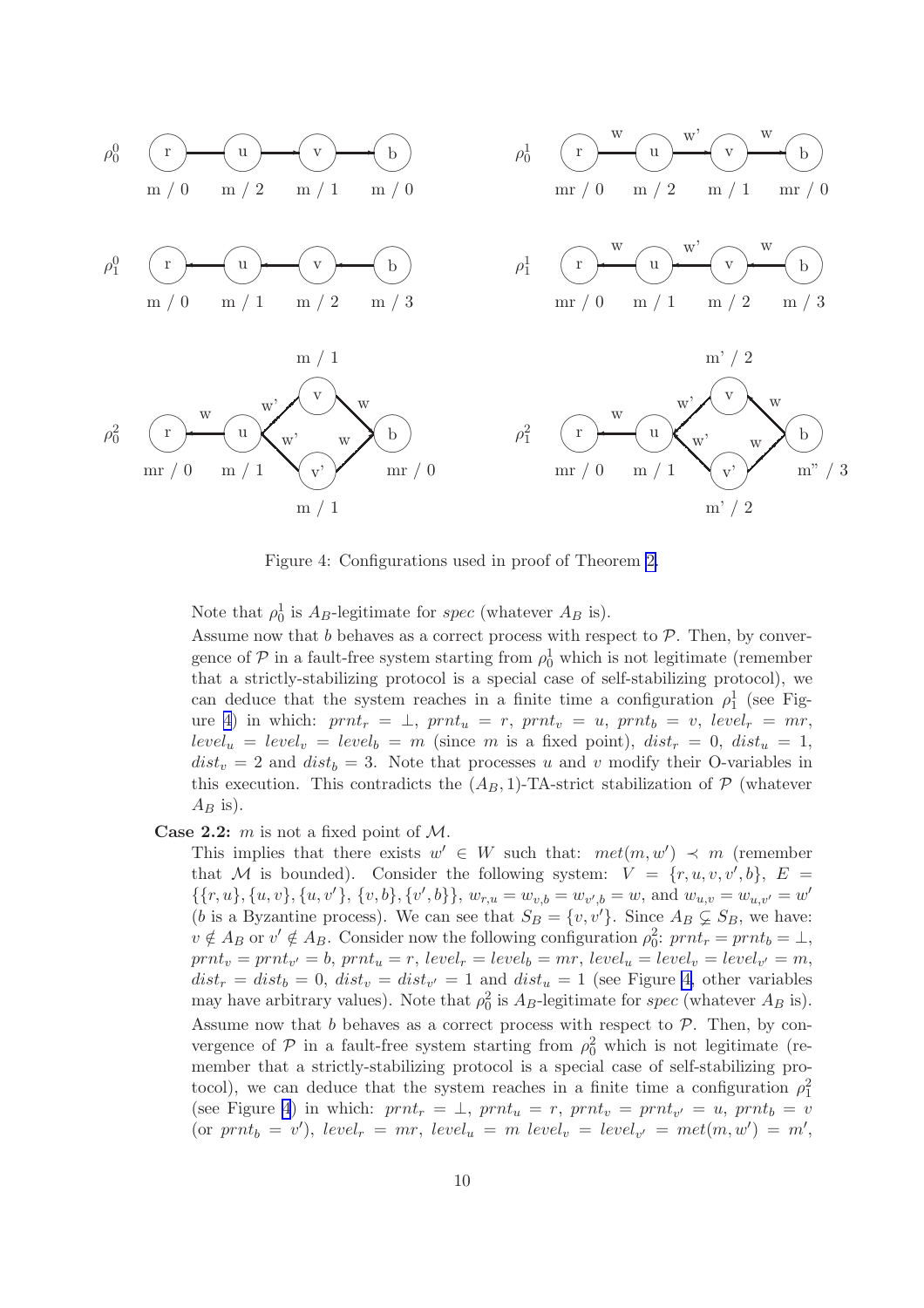<span id="page-11-0"></span> $level_b = met(m', w) = m'', dist_r = 0, dist_u = 1, dist_v = dist_{v'} = 2 \text{ and } dist_b = 3.$ Note that processes  $v$  and  $v'$  modify their O-variables in this execution. This contradicts the  $(A_B, 1)$ -TA-strict stabilization of  $P$  (whatever  $A_B$  is).

 $\Box$ 

#### 4.2 Topology-Aware Strict Stabilizing Protocol

In this section, we provide our self-stabilizing protocol that achieve optimal containment areas to permanent Byzantine failures for constructing a maximum metric tree for any maximizable metric  $\mathcal{M} = (M, W, met, mr, \prec)$ . More formally, our protocol is  $(S_B, f)$ -strictly stabilizing, that is optimal with respect to the result of Theorem [2](#page-8-0). Our protocol is borrowed from the one of [\[7\]](#page-17-0) (which is self-stabilizing). The key idea of this protocol is to use the distance variable (upper bounded by a given constant  $D$ ) to detect and break cycles of process which has the same maximum metric. The main modification we bring to this protocol follows. In the initial protocol, when a process modifies its parent, it chooses arbitrarily one of the "better" neighbors (with respect to the metric). To achieve the  $(S_B, f)$ -TA-strict stabilization, we must ensures a fair selection along the set of its neighbor. We perform this fairness with a round-robin order along the set of neighbors. Our solution is presented as Algorithm 4.1.

algorithm 4.1  $SSMAX$ : A TA-strictly stabilizing protocol for maximum metric tree construction.

Data:

 $N_v$ : totally ordered set of neighbors of v.

D: upper bound of the number of processes in a simple path.

Variables:

 $print_v \in N_v \text{ if } v \neq r$  $\int = \perp$  if  $v = r$ : pointer on the parent of  $v$  in the tree.  $level_v \in \{m \in M | m \leq mr\}$ : metric of the node.  $dist_v \in \{0, \ldots, D\}$ : distance to the root.

Macro:

For any subset  $A \subseteq N_v$ , choose(A) returns the first element of A which is bigger than prnt<sub>v</sub> (in a round-robin fashion).

Rules:

$$
(\mathbf{R}_{\mathbf{r}}) :: (v = r) \land ((level_{v} \neq mr) \lor (dist_{v} \neq 0)) \longrightarrow level_{v} := mr; dist_{v} := 0
$$
\n
$$
(\mathbf{R}_{1}) :: (v \neq r) \land (prnt_{v} \in N_{v}) \land ((dist_{v} \neq min(dist_{prnt_{v}} + 1, D)) \lor (level_{v} \neq met(level_{prnt_{v}}, w_{v, prnt_{v}})))
$$
\n
$$
\longrightarrow dist_{v} := min(dist_{prnt_{v}} + 1, D); level_{v} := met(level_{prnt_{v}}, w_{v, prnt_{v}})
$$
\n
$$
(\mathbf{R}_{2}) :: (v \neq r) \land (dist_{v} = D) \land (\exists u \in N_{v}, dist_{u} < D - 1)
$$
\n
$$
\longrightarrow prnt_{v} := choose(\{u \in N_{v} | dist_{v} < D - 1\}); dist_{v} := dist_{prnt_{v}} + 1; level_{v} := met(level_{prnt_{v}}, w_{v, prnt_{v}})
$$
\n
$$
(\mathbf{R}_{3}) :: (v \neq r) \land (\exists u \in N_{v}, (dist_{u} < D - 1) \land (level_{v} \prec met(level_{u}, w_{u,v})))
$$
\n
$$
\longrightarrow prnt_{v} := choose\left(\left\{u \in N_{v} | (level_{u} \lt D - 1) \land (met(level_{u}, w_{u,v}) = \frac{max_{v}}{1 + (level_{v} \cdot w_{u,v})}\right)\right\};
$$
\n
$$
level_{v} := met(level_{prnt_{v}}, w_{prnt_{v},v}); dist_{v} := dist_{prnt_{v}} + 1
$$

In the following, we provide the proof of the TA-strict stabilization of  $\mathcal{SSMAX}$ . Remember that the real root  $r$  can not be a Byzantine process by hypothesis. Note that the subsystem whose set of nodes is  $V \setminus S_B$  is connected respectively by boundedness of the metric.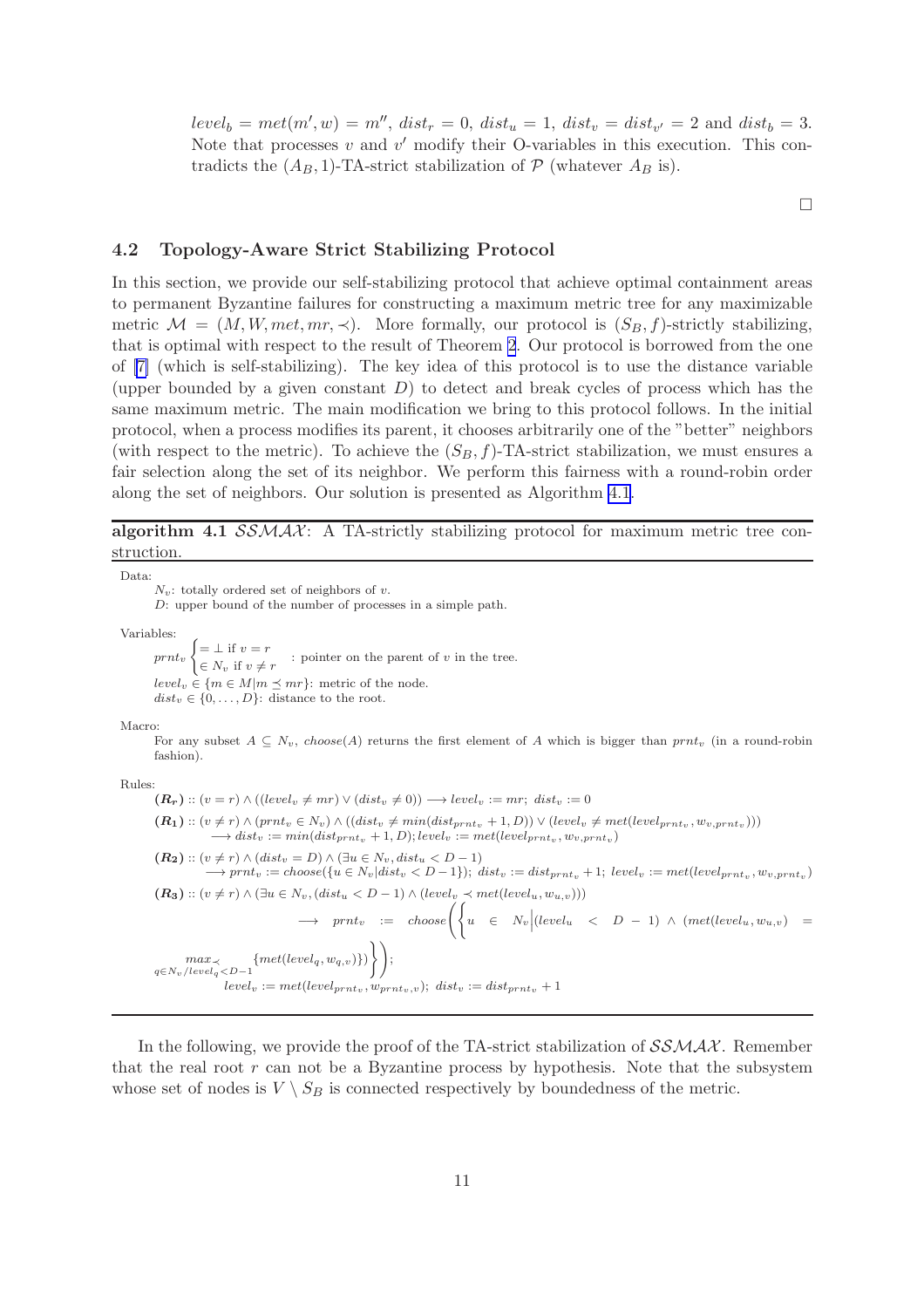<span id="page-12-0"></span>**Lemma 1** *For any process*  $v \in V$ *, we have:* 

$$
\forall u \in N_v, met\left(\max_{p \in B \cup \{r\}} \{\mu(u, p)\}, w_{u,v}\right) \preceq \max_{p \in B \cup \{r\}} \{\mu(v, p)\}\right)
$$

**Proof** Let  $v \in V$  be a process. By contradiction, assume that there exists a neighbor u of v such that:

$$
\max_{p \in B \cup \{r\}} \{\mu(v, p)\} \prec met \left(\max_{p \in B \cup \{r\}} \{\mu(u, p)\}, w_{u, v}\right)
$$

Let  $q \in B \cup \{r\}$  one of the process such that  $max_{\prec} {\{\mu(u,p)\}} = \mu(u,q)$ . Then, we have:  $p \in B \cup \{r\}$ 

$$
\begin{aligned}\n\max_{p \in B \cup \{r\}} \{\mu(v, p)\} &\prec \text{ met}(\mu(u, q), w_{u, v}) \quad \text{by construction of } q \\
&\prec \mu(v, q) \quad \text{since } met(\mu(u, q), w_{u, v}) \preceq \mu(v, q)\n\end{aligned}
$$

This contradicts the fact that  $q \in B \cup \{r\}$  and shows us the result.

Given a configuration  $\rho \in C$  and a metric value  $m \in M$ , let us define the following predicate:

$$
IM_m(\rho) \equiv \forall v \in V, level_v \le max_{u \in B \cup \{r\}} \left\{ m, \max_{u \in B \cup \{r\}} \left\{ \mu(v, u) \right\} \right\}
$$

**Lemma 2** *For any metric value*  $m \in M$ *, the predicate*  $IM_m$  *is closed by actions of*  $SSMAX$ *.* **Proof** Let m be a metric value  $(m \in M)$ . Let  $\rho \in C$  be a configuration such that  $IM_m(\rho) = true$ and  $\rho' \in C$  be a configuration such that  $\rho \stackrel{R}{\mapsto} \rho'$  is a step of  $\mathcal{SSMAX}$ .

If the root process  $r \in R$  (respectively a Byzantine process  $b \in R$ ), then we have  $level_r = mr$ (respectively level<sub>b</sub>  $\preceq mr$ ) in  $\rho'$  by construction of  $(R_r)$  (respectively by definition of level<sub>b</sub>). Hence,  $level_r \preceq max_{\prec}$  $\sqrt{ }$  $m, max<sub>≺</sub>$  $u∈B∪{r}$  $\{\mu(r, u)\}\$  $\mathcal{L}$  $= mr$  (respectively  $level_b \preceq max_{\prec}$  $\sqrt{ }$  $m, max<sub>≺</sub>$  $u∈B∪{r}$  $\{\mu(b, u)\}\$  $\mathcal{L}$  $\preceq$ mr).

If a correct process  $v \in R$  with  $v \neq r$ , then there exists a neighbor p of v such that  $level_p \preceq$ max<sup>≺</sup>  $\sqrt{ }$  $m, max<sub>≺</sub>$  $u∈B∪{r}$  $\{\mu(p, u)\}\$  $\mathcal{L}$ in  $\rho$  (since  $IM(\rho) = true$ ) and  $prnt_v = p$  and  $level_v = met(level_p,$  $(w_{v,p})$  in  $\rho'$  (since v is activated during this step).

If we apply the Lemma [1](#page-11-0) to met and to neighbor  $p$ , we obtain the following property:

$$
met\left(\max_{u\in B\cup\{r\}}\{\mu(p,u)\}, w_{v,p}\right) \preceq \max_{u\in B\cup\{r\}}\{\mu(v,u)\}\
$$

Consequently, we obtain that, in  $\rho'$ :

$$
\begin{aligned}\n\text{level}_{v} &= \text{met}(\text{level}_{p}, w_{v,p}) \\
&\leq \text{met}\left(\max_{u \in B \cup \{r\}} \{m, \max_{u \in B \cup \{r\}} \{u(p, u)\}\right), w_{v,p}\right) \\
&\leq \text{max} \times \left\{\text{met}(m, w_{v,p}), \text{met}\left(\max_{u \in B \cup \{r\}} \{\mu(p, u)\}, w_{v,p}\right)\right\} \\
&\leq \text{max} \times \left\{\text{max}, \max_{u \in B \cup \{r\}} \{\mu(v, u)\}\right\} \\
&\leq \text{max} \times \left\{\text{max}_{u \in B \cup \{r\}} \{m\} \right\}\n\end{aligned}
$$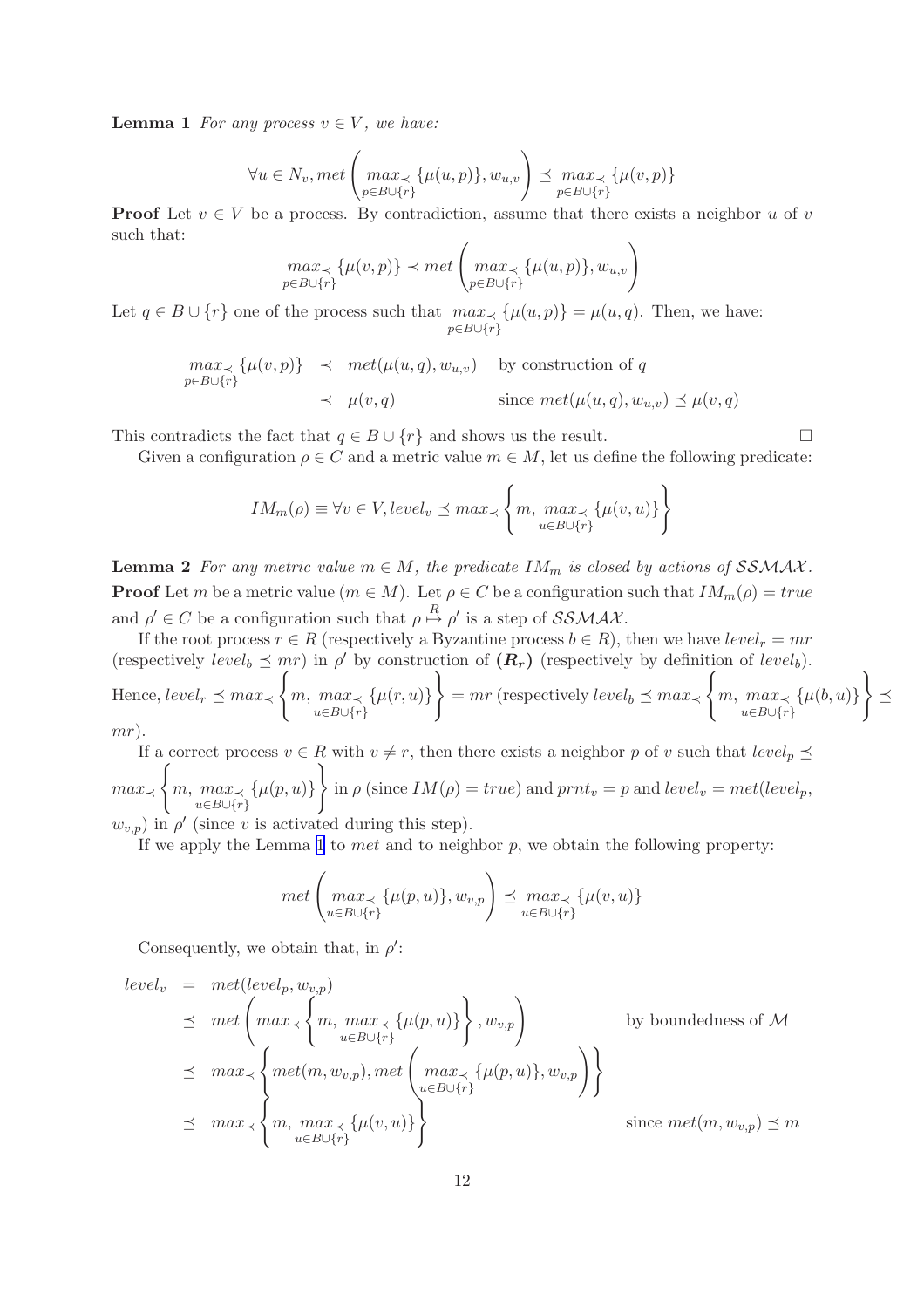We can deduce that  $IM_d(\rho') = true$ , that concludes the proof.

<span id="page-13-0"></span>Given an assigned metric to a system  $G$ , we can observe that the set of metrics value  $M$ is finite and that we can label elements of M by  $m_0 = mr, m_1, \ldots, m_k$  in a way such that  $\forall i \in \{0, \ldots, k-1\}, m_{i+1} \prec m_i.$ 

We introduce the following notations:

$$
\forall m_i \in M, \quad P_{m_i} = \{v \in V \setminus S_B | \mu(v, r) = m_i\}
$$
  

$$
\forall m_i \in M, \quad V_{m_i} = \bigcup_{j=0}^{i} P_{m_j}
$$
  

$$
\forall m_i \in M, \quad I_{m_i} = \{v \in V | \max_{u \in B \cup \{r\}} \{ \mu(v, u) \} \prec m_i \}
$$
  

$$
\forall m_i \in M, \quad \mathcal{LC}_{m_i} = \{ \rho \in \mathcal{C} | (\forall v \in V_{m_i}, spec(v)) \land (IM_{m_i}(\rho)) \}
$$
  

$$
\mathcal{LC} = \mathcal{LC}_{m_k}
$$

**Lemma 3** *For any*  $m_i \in M$ , the set  $\mathcal{LC}_{m_i}$  is closed by actions of SSMAX.

**Proof** Let  $m_i$  be a metric value from M and  $\rho$  be a configuration of  $\mathcal{LC}_{m_i}$ . By construction, any process  $v \in V_{m_i}$  satisfies  $spec(v)$  in  $\rho$ .

In particular, the root process satisfies:  $prnt_r = \perp$ ,  $level_r = mr$ , and  $dist_r = 0$ . By construction of  $\mathcal{SSMAX}$ , r is not enabled and then never modifies its O-variables (since the guard of the rule of r does not involve the state of its neighbors).

In the same way, any process  $v \in V_{m_i}$  satisfies:  $prnt_v \in N_v$ ,  $level_v = met(level_{prnt_v},$  $w_{prnt_v,v}$ ,  $dist_v = dist_{prnt_v} + 1$ , and  $level_v = max_{\prec} \{met(level_u, w_{u,v})\}$ . Note that, as  $v \in V_{m_i}$  $u{\in}N_v$ and spec(v) holds in  $\rho$ , we have:  $level_v = \mu(v,r) = max_{\prec}$  $p\in B\cup\{r\}$  $\{\mu(v, p)\}\$  and  $dist_v \leq D - 1$  by

construction of D. Hence, process v is not enabled in  $\rho$ .

Assume that there exists a process  $v \in V_{m_i}$  that take a step  $\rho' \stackrel{R}{\mapsto} \rho''$  in an execution starting from  $\rho$  (without loss of generality, assume that v is the first process of  $v \in V_{m_i}$  that takes a step in this execution). Then, we know that  $v \neq r$ . This activation implies that a neighbor  $u \notin V_{m_i}$  (since v is the first process of  $V_{m_i}$  to take a step) of v modified its  $level_u$  variable to a metric value  $m \in M$  such that  $level_v \prec met(m, w_{u,v})$  in  $\rho'$  (note that O-variables of v and  $prnt<sub>v</sub>$  remain consistent since v is the first process to take a step in this execution).

Hence, we have  $level_v = max_{\prec} \{\mu(v, p)\} \prec met(m, w_{u,v})$ . Moreover, the closure of  $IM_B$  $p \in B \cup \{r\}$ (established in Lemma [2\)](#page-12-0) ensures us that  $m \preceq max_{\prec} {\mu(u,p)}$ . By boundedness of M, we  $p \in B \cup \{r\}$ can deduce that  $met(m, w_{u,v}) \preceq met(max \prec {\mu(u,p)}, w_{u,v})$ . Consequently, we obtain that  $p \in B \cup \{r\}$ max<sup>≺</sup>  $p\in B\cup\{r\}$  $\{\mu(v, p)\}\prec met(max\prec$  $p\in B\cup\{r\}$  $\{\mu(u, p)\}\$ ,  $w_{u,v}$ ). This is contradictory with the result of Lemma [1](#page-11-0).

In conclusion, any process  $v \in V_{m_i}$  takes no step in any execution starting from  $\rho$  and then always satisfies  $spec(v)$ . Then, the closure of  $IM_B$  (established in Lemma [2\)](#page-12-0) concludes the  $\Box$ 

**Lemma 4** *Any configuration of*  $LC$  *is*  $(S_B, n-1)$ *-TA contained for spec.* 

**Proof** This is a direct application of the Lemma 3 to  $LC = LC_{m_i}$ . . В последните поставите на производите на применении в собстании в собстании в собстании в собстании в собста<br>В собстании в собстании в собстании в собстании в собстании в собстании в собстании в собстании в собстании в

Lemma 5 *Starting from any configuration of* C*, any execution of* SSMAX *reaches in a finite time a configuration of*  $LC_{mr}$ .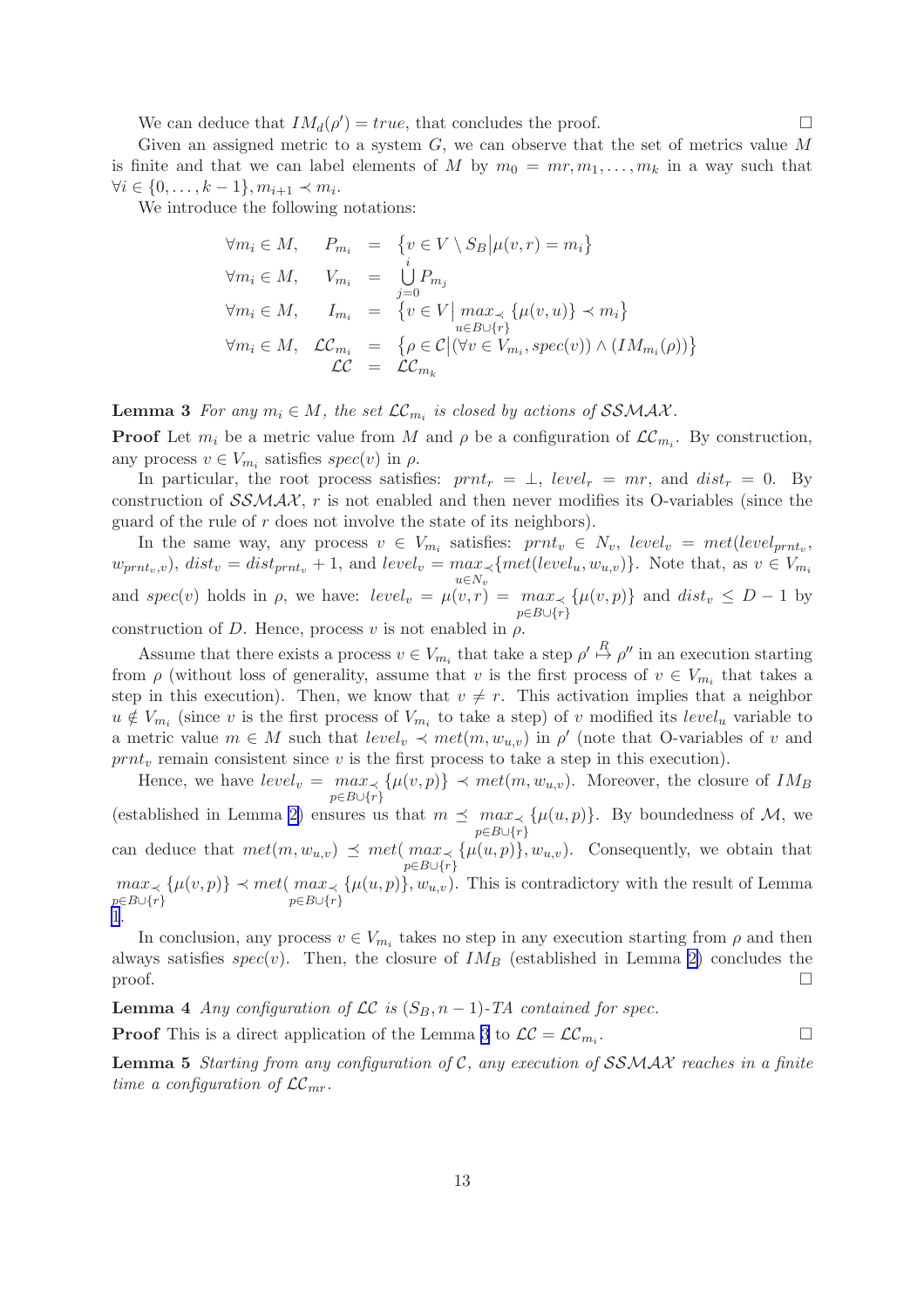<span id="page-14-0"></span>**Proof** Let  $\rho$  be an arbitrary configuration. Then, it is obvious that  $IM_{mr}(\rho)$  is satisfied. By closure of  $IM_{mr}$  (proved in Lemma [2](#page-12-0)), we know that  $IM_{mr}$  remains satisfied in any execution starting from  $\rho$ .

If r does not satisfy  $spec(r)$  in  $\rho$ , then r is continuously enabled. Since the scheduling is weakly fair, r is activated in a finite time and then r satisfies  $spec(r)$  in a finite time. Denote by  $\rho'$  the first configuration in which spec(r) holds. Note that r takes no step in any execution starting from  $\rho'$ .

The boundedness of M implies that  $P_{mr}$  induces a connected subsystem. If  $P_{mr} = \{r\},\$ then we proved that  $\rho' \in \mathcal{LC}_{mr}$  and we have the result.

Otherwise, observe that, for any configuration of an execution starting from  $\rho'$ , if all processes of  $P_{mr}$  are not enabled, then all processes v of  $P_{mr}$  satisfy  $spec(v)$ . Assume now that there exists an execution e starting from  $\rho'$  in which some processes of  $P_{mr}$  takes infinitely many steps. By construction, at least one of these processes (note it  $v$ ) has a neighbor  $u$  which takes only a finite number of steps in e (recall that  $P_{mr}$  induces a connected subsystem and that r takes no step in e). After u takes its last step of e, we can observe that  $level_u = mr$  and  $dist_u < D - 1$ (otherwise, u is activated in a finite time that contradicts its construction).

As v can execute consequently  $(R_1)$  only a finite number of times (since the incrementation of dist<sub>v</sub> is bounded by D), we can deduce that v executes  $(R_2)$  or  $(R_3)$  infinitely often. In both cases, u belongs to the set which is the parameter of function choose. By the fairness of this function, we can deduce that  $prnt_v = u$  in a finite time in e. Then, the construction of u implies that  $v$  is never enabled in the sequel of  $e$ . This is contradictory with the construction of e.

Consequently, any execution starting from  $\rho'$  reaches in a finite time a configuration such that all processes of  $P_{mr}$  are not enabled. We can deduce that this configuration belongs to  $\mathcal{LC}_{mr}$ , that ends the proof.

**Lemma 6** For any  $m_i \in M$  and for any configuration  $\rho \in \mathcal{LC}_{m_i}$ , any execution of SSMAX *starting from* ρ *reaches in a finite time a configuration such that:*

$$
\forall v \in I_{m_i}, level_v = m_i \Rightarrow dist_v = D
$$

**Proof** Let  $m_i$  be an arbitrary metric value of M and  $\rho_0$  be an arbitrary configuration of  $\mathcal{LC}_{m_i}$ . Let  $e = \rho_0, \rho_1, \ldots$  be an execution starting from  $\rho_0$ .

Note that  $\rho_0$  satisfies  $IM_{m_i}$  by construction. Hence, we have  $\forall v \in I_{m_i}$ , level,  $\preceq m_i$ . The closure of  $IM_{m_i}$  (proved in Lemma [2](#page-12-0)) ensures us that this property is satisfied in any configuration of e.

If any process  $v \in I_{m_i}$  satisfies  $level_v \prec m_i$  in  $\rho_0$ , then the result is obvious. Otherwise, we define the following variant function. For any configuration  $\rho_i$  of e, we denote by  $A_i$  the set of processes v of  $I_{m_i}$  such that  $level_v = m_i$  in  $\rho_j$ . Then, we define  $f(\rho_j) = \min_{v \in A_j} \{dist_v\}$ . We will

prove the result by showing that there exists an integer k such that  $f(\rho_k) = D$ .

First, if a process v joins  $A_i$  (that is,  $v \notin A_{i-1}$  but  $v \in A_i$ ), then it takes a distance value greater or equals to  $f(\rho_{i+1})$  by construction of the protocol. We can deduce that the fact that some processes join  $A_j$  does not decrease f. Moreover, the construction of the protocol implies that a process v such that  $v \in A_j$  and  $v \in A_{j+1}$  can not decrease its distance value in the step  $\rho_j \mapsto \rho_{j+1}.$ 

Then, consider for a given configuration  $\rho_i$  a process  $v \in A_i$  such that  $dist_v = f(\rho_i) < D$ . We distinguish the following cases:

### **Case 1:**  $level_v = met(level_{prnt_v}, w_{v, prnt_v})$

The fact that  $v \in I_{m_i}$ , the boundedness of M and the closure of  $IM_{m_i}$  imply that  $prnt_v \in$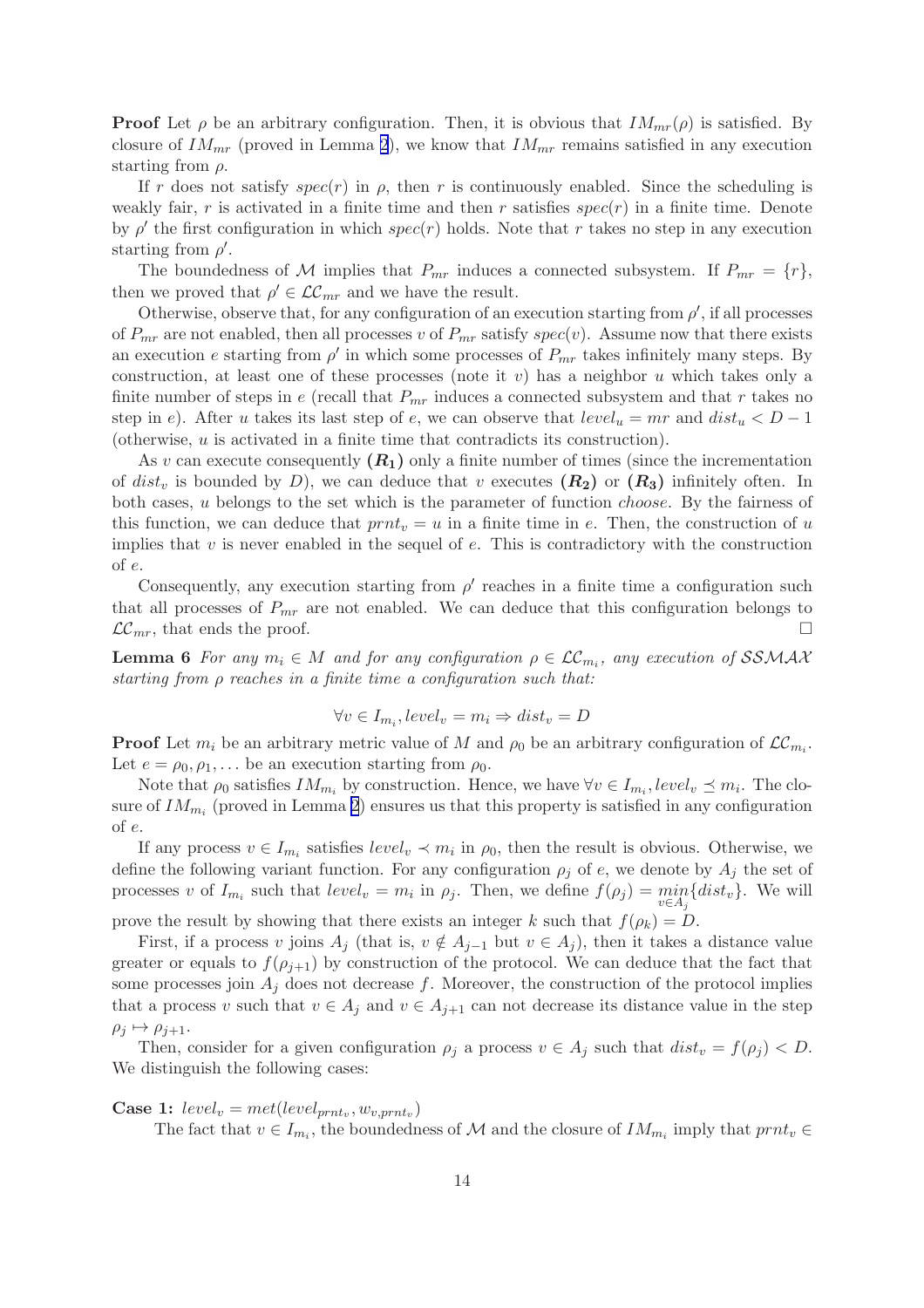<span id="page-15-0"></span> $A_i$  (and, hence that  $level_{prnt_v} = m_i$ ). Then, by construction of  $f(\rho_i)$ , we know that  $dist_v \neq dist_{prnt_v} + 1$  (otherwise, we do not have  $dist_v = f(\rho_i)$  since prnt<sub>v</sub> has a smaller distance value). Consequently, v is enabled by  $(R_1)$  in  $\rho_i$  and  $dist_v$  increase of at least 1 during the step  $\rho_j \mapsto \rho_{j+1}$  if this rule is executed.

**Case 2:**  $level_v \neq met(level_{prnt_v}, w_{v, prnt_v})$ 

The rule  $(R_1)$  is then enabled for v. If this rule is executed during the step  $\rho_j \mapsto \rho_{j+1}$ , one of the two following sub cases appears.

- **Case 2.1:**  $met(level_{prnt_v}, w_{v,prnt_v}) \prec m_i$ Then, v does not belong to  $A_{i+1}$  by definition.
- Case 2.2:  $met(level_{prnt_v}, w_{v,prnt_v}) = m_i$

Remind that the closure of  $IM_{m_i}$  implies then that  $level_{prnt_v} = m_i$ . By construction of  $f(\rho_i)$ , we have  $dist_{prnt_n} \geq f(\rho_i)$  in  $\rho_i$ . Then, we can see that  $dist_v$  increases of at least 1 during the step  $\rho_i \mapsto \rho_{i+1}$ .

In all cases, v is enabled by  $(R_1)$  in  $\rho_i$  and the execution of this rule either increases strictly  $dist_v$  or removes v from  $A_{i+1}$ .

As  $I_{m_i}$  is finite and the scheduling is weakly fair, we can deduce that f increases in a finite time in any execution starting from  $\rho_i$ . By repeating the argument at most D times, we can deduce that e contains a configuration  $\rho_k$  such that  $f(\rho_k) = D$ , that shows the result. **Lemma 7** For any  $m_i \in M$  and for any configuration  $\rho \in \mathcal{LC}_{m_i}$  such that  $\forall v \in I_{m_i}$ , level<sub>v</sub> =  $m_i \Rightarrow dist_v = D$ , any execution of SSMAX starting from  $\rho$  reaches in a finite time a configu*ration such that:*

$$
\forall v \in I_{m_i}, level_v \prec m_i
$$

**Proof** Let  $m_i \in M$  be an arbitrary metric value and  $\rho_0$  be a configuration of  $\mathcal{LC}_{m_i}$  such that  $\forall v \in I_{m_i}, level_v = m_i \Rightarrow dist_v = D.$  Let  $e = \rho_0, \rho_1, \dots$  be an arbitrary execution starting from  $\rho_0$ .

For any configuration  $\rho_j$  of e, let us denote  $E_{\rho_j} = \{v \in I_{m_i} | level_v = m_i\}$ . By the closure of  $IM_{m_i}$  (which holds by definition in  $\rho_0$ ) established in Lemma [2,](#page-12-0) we obtain the result if there exists a configuration  $\rho_i$  of e such that  $E_{\rho_i} = \emptyset$ .

If there exists some processes  $v \in I_{m_i} \setminus E_{\rho_0}$  (and hence  $level_v \prec m_i$ ) such that  $prnt_v \in$  $E_{\rho_0}$  and  $met(level_{prnt_v}, w_{v,prnt_v}) = m_i$  in  $\rho_0$ , then we can observe that these processes are continuously enabled by  $(R_1)$ . As the scheduling is weakly fair, v activates this rule in a finite time and then,  $level_v = m_i$  and  $dist_v = D$ . In other words, v joins  $E_{\rho_l}$  for a given integer l. We can conclude that there exists an integer k such that for any  $v \in I_{m_i} \setminus E_{\rho_0}$ , either  $prnt_v \notin E_{\rho_k}$ or  $met(level_{prnt_v}, w_{v,prnt_v}) \prec m_i$ .

Then, we prove that, for any integer  $j \geq k$ , we have  $E_{\rho_{j+1}} \subseteq E_{\rho_j}$ . For the sake of contradiction, assume that there exists an integer  $j \geq k$  and a process  $v \in I_{m_i}$  such that  $v \in E_{\rho_{j+1}}$  and  $v \notin E_{\rho_j}$ . Without loss of generality, assume that j is the smallest integer which performs these properties. Let us study the following cases:

- **Case 1:** If v activates  $(R_1)$  during the step  $\rho_j \mapsto \rho_{j+1}$ , then we know that  $prnt_v \notin E_{\rho_j}$  in  $\rho_i$  (otherwise, we have a contradiction with the fact that  $v \in E_{\rho_{i+1}}$ ). But in this case, we have:  $level_{prnt_v} \prec m_i$ . The boundedness of M implies that  $level_v \prec m_i$  in  $\rho_{j+1}$  that contradicts the fact that  $v \in E_{\rho_{i+1}}$ .
- **Case 2:** If v activates either  $(R_2)$  or  $(R_3)$  during the step  $\rho_j \mapsto \rho_{j+1}$ , then v chooses a new parent which has a distance smaller than  $D-1$  in  $\rho_j$ . This implies that this new parent does not belongs to  $E_{\rho_j}$ . Then, we have  $level_{prnt_v} \prec m_i$ . The boundedness of M implies that  $level_v \prec m_i$  in  $\rho_{j+1}$  that contradicts the fact that  $v \in E_{\rho_{j+1}}$ .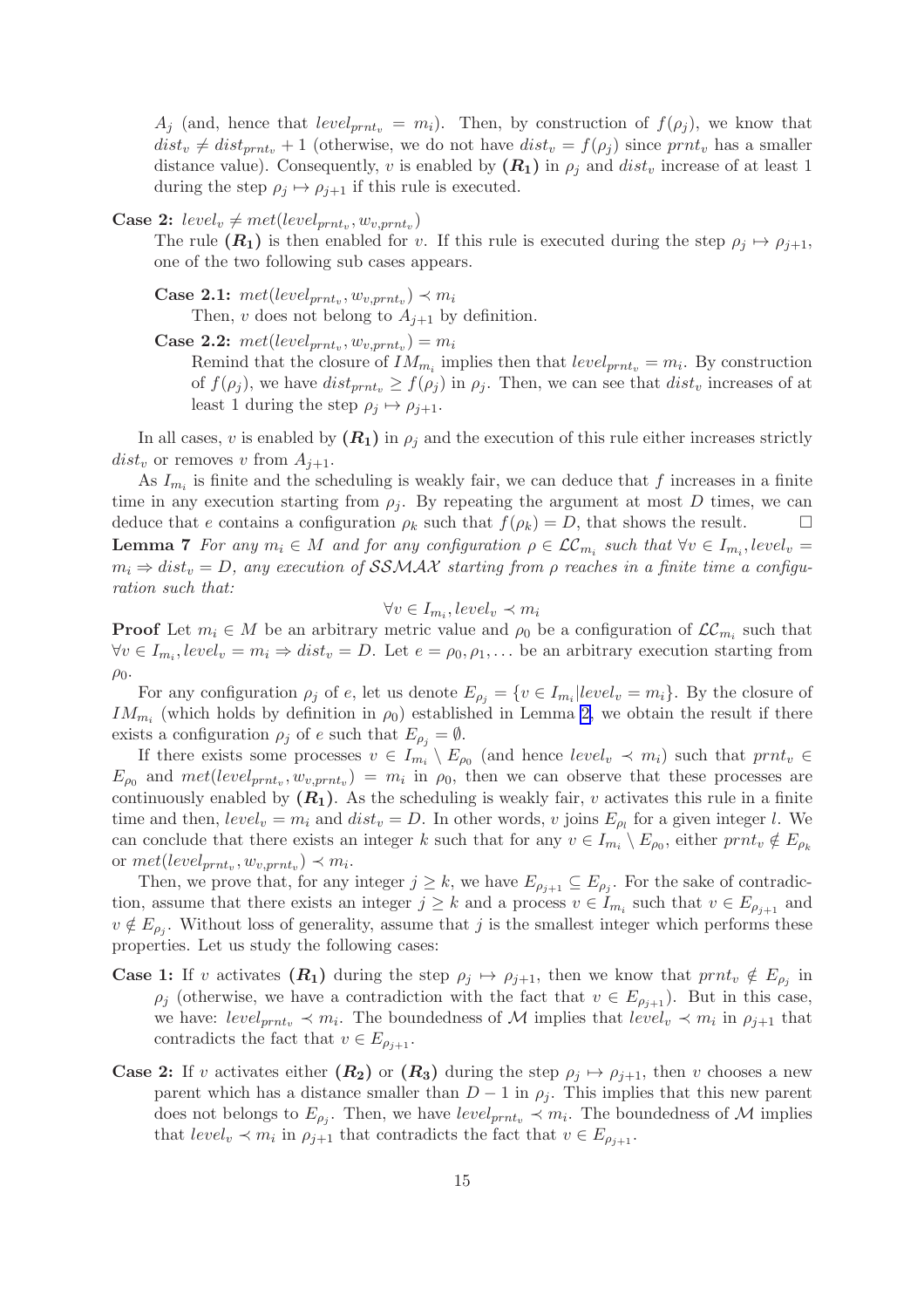<span id="page-16-0"></span>In the two cases, our claim is satisfied. In other words, there exists a point of the execution afterwards the set  $E$  can not grow (this implies that, if a process leave the set  $E$ , it is a definitive leaving).

Assume now that there exists a step  $\rho_j \mapsto \rho_{j+1}$  (with  $j \geq k$ ) such that a process  $v \in E_{\rho_j}$ is activated. Observe that the closure of  $IM_{m_i}$  implies that v can not be activated by the rule  $(R_3)$ . If v activates  $(R_1)$  during this step, then v modifies its level during this step (otherwise, we have a contradiction with the fact that  $level_{prnt_n} = m_i \Rightarrow dist_v = D)$ . The closure of  $IM_{m_i}$ implies that v leaves the set E during this step. If v activates  $(R_2)$  during this step, then v chooses a new parent which has a distance smaller than  $D-1$  in  $\rho_j$ . This implies that this new parent does not belongs to  $E_{\rho_j}$ . Then, we have  $level_{prnt_v} \prec m_i$ . The boundedness of M implies that  $level_v \prec m_i$  in  $\rho_{j+1}$ . In other words, if a process of  $E_{\rho_j}$  is activated during the step  $\rho_j \mapsto \rho_{j+1}$ , then it satisfies  $v \notin E_{\rho_{j+1}}$ .

Finally, observe that the construction of the protocol and the construction of the bound D ensures us that any process  $v \in I_{m_i}$  such that  $dist_v = D$  is activated in a finite time. In conclusion, we obtain that there exists an integer j such that  $E_{\rho_i} = \emptyset$ , that implies the result. П

**Lemma 8** *For any*  $m_i \in M$  *and for any configuration*  $\rho \in \mathcal{LC}_{m_i}$ , *any execution of* SSMAX *starting from*  $\rho$  *reaches in a finite time a configuration*  $\rho'$  *such that*  $IM_{m_{i+1}}$  *holds.* 

**Proof** This result is a direct consequence of Lemmas [6](#page-14-0) and [7.](#page-15-0)

**Lemma 9** For any  $m_i \in M$  and for any configuration  $\rho \in \mathcal{LC}_{m_i}$ , any execution of SSMAX *starting from*  $\rho$  *reaches in a finite time a configuration of*  $LC_{m_{i+1}}$ *.* 

**Proof** Let  $m_i$  be a metric value of M and  $\rho$  be an arbitrary configuration of  $\mathcal{LC}_{m_i}$ . We know by Lemma 8 that any execution starting from  $\rho$  reaches in a finite time a configuration  $\rho'$  such that  $IM_{m_{i+1}}$  holds. By closure of  $IM$  and of  $\mathcal{LC}_{m_i}$  (established respectively in Lemma [2](#page-12-0) and [3](#page-13-0)), we know that any configuration of any execution starting from  $\rho'$  belongs to  $\mathcal{LC}_{m_i}$  and satisfies  $IM_{m_{i+1}}$ .

We know that  $V_{m_i} \neq \emptyset$  since  $r \in V_{m_i}$  for any  $i \geq 0$ . Remind that  $V_{m_{i+1}}$  is connected by the boundedness of M. Then, we know that there exists at least one process p of  $P_{m_{i+1}}$  which has a neighbor q in  $V_{m_i}$  such that  $\mu(p,r) = met(\mu(q,r), w_{p,q})$ . Moreover, Lemma [3](#page-13-0) ensures us that any process of  $V_{m_i}$  takes no step in any executions tarting from  $\rho'$ .

Observe that, for any configuration of an execution starting from  $\rho'$ , if all processes of  $P_{m_{i+1}}$  are not enabled, then all processes v of  $P_{m_{i+1}}$  satisfy spec(v). Assume now that there exists an execution e starting from  $\rho'$  in which some processes of  $P_{m_{i+1}}$  take infinitely many steps. By construction, at least one of these processes (note it v) has a neighbor u such that  $\mu(v, r) = met(\mu(u, r), w_{v, u})$  which takes only a finite number of steps in e (recall the construction of p). After u takes its last step of e, we can observe that  $level_u = \mu(u, r)$  and  $dist_u < D - 1$ (otherwise, u is activated in a finite time that contradicts its construction).

As v can execute consequently  $(R_1)$  only a finite number of times (since the incrementation of dist<sub>v</sub> is bounded by D), we can deduce that v executes  $(R_2)$  or  $(R_3)$  infinitely often. In both cases, u belongs to the set which is the parameter of function *choose* (remind that  $IM_{m_{i+1}}$ is satisfied and that  $u$  has the better possible metric along  $v$ 's neighbors). By the construction of this function, we can deduce that  $prnt_v = u$  in a finite time in e. Then, the construction of u implies that  $v$  is never enabled in the sequel of  $e$ . This is contradictory with the construction of e.

Consequently, any execution starting from  $\rho'$  reaches in a finite time a configuration such that all processes of  $P_{m+1}$  are not enabled. We can deduce that this configuration belongs to  $\mathcal{LC}_{m_{i+1}}$ , that ends the proof.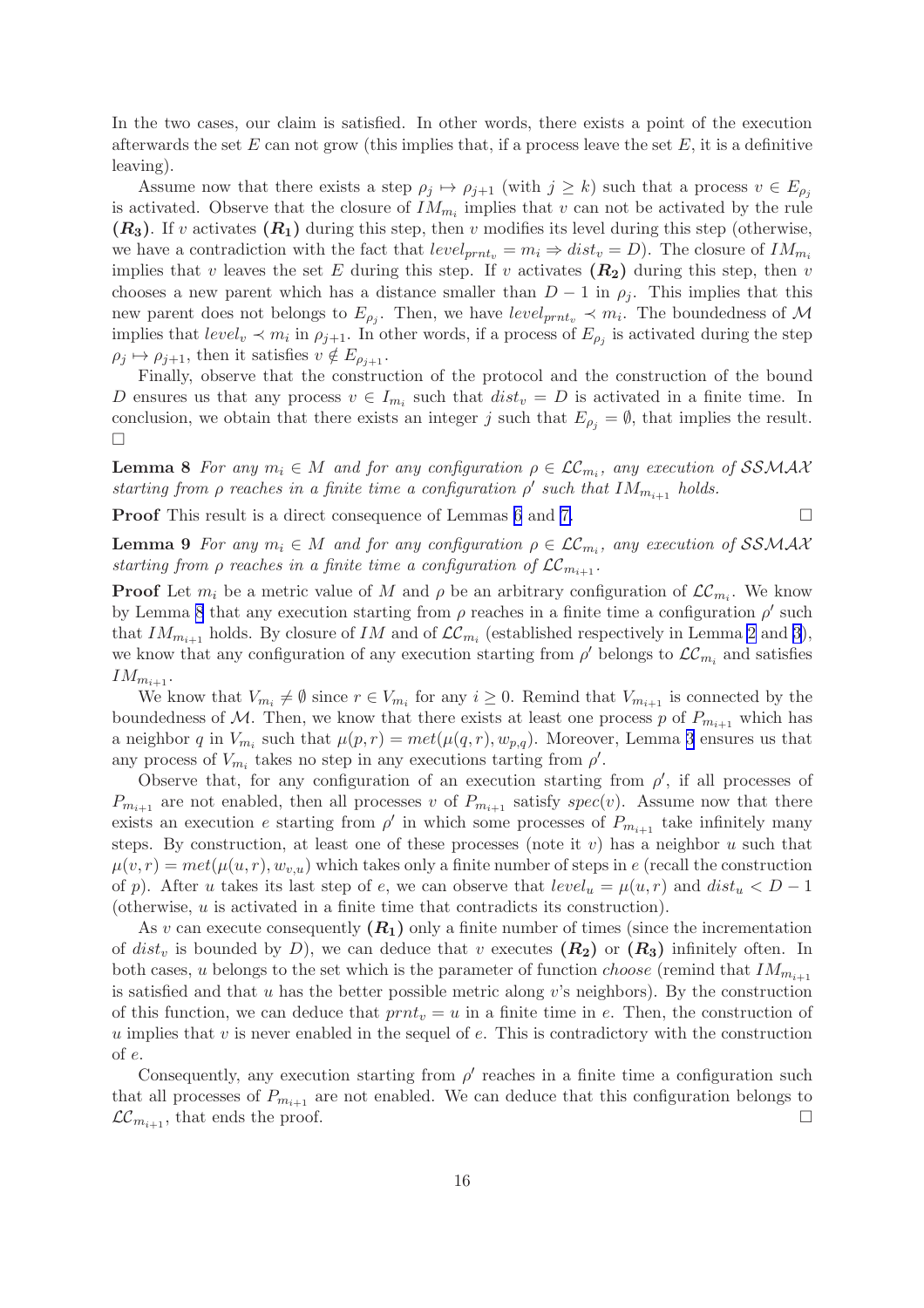<span id="page-17-0"></span>Lemma 10 *Starting from any configuration, any execution of* SSMAX *reaches a configuration of* LC *in a finite time.*

**Proof** Let  $\rho$  be an arbitrary configuration. We know by Lemma [5](#page-13-0) that any execution starting from  $\rho$  reaches in a finite time a configuration of  $\mathcal{LC}_{mr} = \mathcal{LC}_{m0}$ . Then, we can apply at most k times the result of Lemma [9](#page-16-0) to obtain that any execution starting from  $\rho$  reaches in a finite time a configuration of  $\mathcal{LC}_{m_k} = \mathcal{LC}$ , that proves the result.

**Theorem 3 SSMAX** is a  $(S_B, n-1)$ -TA-strictly stabilizing protocol for spec.

**Proof** This result is a direct consequence of Lemmas [4](#page-13-0) and [10](#page-16-0).

Note that Theorem [2](#page-8-0) ensures us that  $S_B$  is the optimal containment area for a topologyaware strictly stabilizing protocol for spec.

## 5 Conclusion

We introduced a new notion of Byzantine containment in self-stabilization: the topology-aware strict stabilization. This notion relaxes the constraint on the containment radius of the strict stabilization to a containment area. In other words, the set of correct processes which may be infinitely often disturbed by Byzantine processes is a function depending on the topology of the system and on the actual location of Byzantine processes. We illustrated the relevance of this notion by providing a topology-aware strictly stabilizing protocol for the maximum metric tree construction problem which does not admit strictly stabilizing solution. Moreover, our protocol performs the optimal containment area with respect to the topology-aware strict stabilization.

Our work raises some opening questions. Number of problems do not accept strictly stabilizing solution. Does any of them admit a topology-aware strictly stabilizing solution ? Is it possible to give a necessary and/or sufficient condition for a problem to admit a topology-aware strictly stabilizing solution ? What happens if we consider only bounded Byzantine behavior ?

## References

- [1] Michael Ben-Or, Danny Dolev, and Ezra N. Hoch. Fast self-stabilizing byzantine tolerant digital clock synchronization. In Rida A. Bazzi and Boaz Patt-Shamir, editors, *PODC*, pages 385–394. ACM, 2008.
- [2] Ariel Daliot and Danny Dolev. Self-stabilization of byzantine protocols. In Ted Herman and S´ebastien Tixeuil, editors, *Self-Stabilizing Systems*, volume 3764 of *Lecture Notes in Computer Science*, pages 48–67. Springer, 2005.
- [3] Edsger W. Dijkstra. Self-stabilizing systems in spite of distributed control. *Commun. ACM*, 17(11):643–644, 1974.
- [4] Danny Dolev and Ezra N. Hoch. On self-stabilizing synchronous actions despite byzantine attacks. In Andrzej Pelc, editor, *DISC*, volume 4731 of *Lecture Notes in Computer Science*, pages 193–207. Springer, 2007.
- [5] S. Dolev. *Self-stabilization*. MIT Press, March 2000.
- [6] Shlomi Dolev and Jennifer L. Welch. Self-stabilizing clock synchronization in the presence of byzantine faults. *J. ACM*, 51(5):780–799, 2004.
- [7] Mohamed G. Gouda and Marco Schneider. Stabilization of maximal metric trees. In Anish Arora, editor, *WSS*, pages 10–17. IEEE Computer Society, 1999.